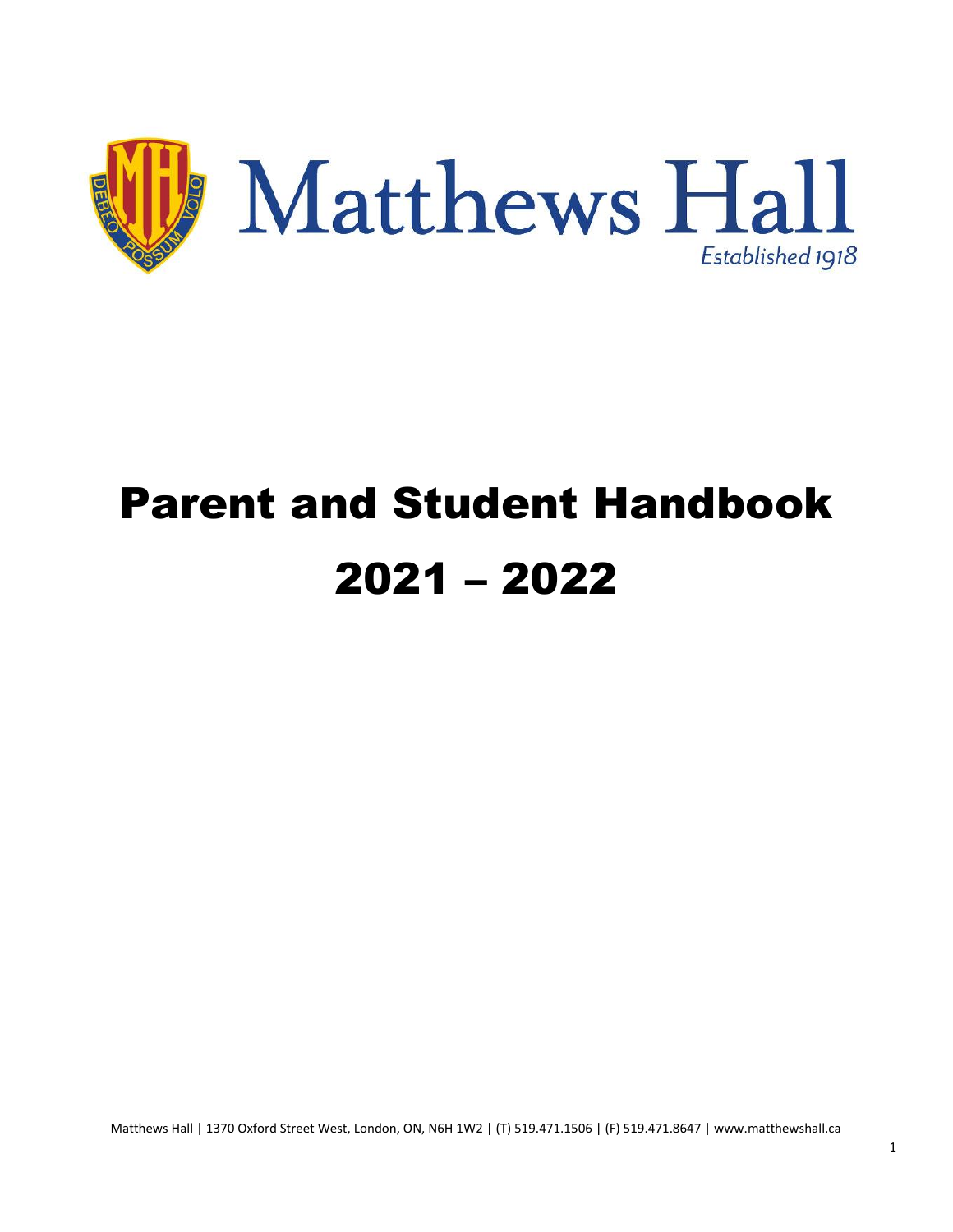

## Leadership Team

HEAD OF SCHOOL, Ric Anderson [anderson.r@matthewshall.ca](mailto:anderson.r@matthewshall.ca) ASSISTANT HEAD, Jen McKay [mckay.j@matthewshall.ca](mailto:mckay.j@matthewshall.ca) DIRECTOR OF FINANCE AND ADMINISTRATION, Lance Bryenton [bryenton.lance@matthewshall.ca](mailto:bryenton.lance@matthewshall.ca) DIRECTOR OF ADVANCEMENT, Holly Doty [doty.h@matthewshall.ca](mailto:doty.h@matthewshall.ca)

### School Year Calendar Main Dates 2021 – 2022

| September 7, 2021              | <b>Classes Begin</b> |
|--------------------------------|----------------------|
| October 11, 2021               | Thanksgiving         |
| November 5, 2021               | PA Day               |
| November 8, 2021               | Mid-Term Break       |
| Dec. 20, 2020 to Dec. 31, 2021 | Winter Break         |
| January 28, 2022               | PA Day               |
| February 21, 2022              | <b>Family Day</b>    |
| February 22, 2022              | PA Day               |
| March 14 - 25, 2022            | <b>March Break</b>   |
| April 15 - 18, 2022            | Easter Weekend       |
| May 23, 2022                   | Victoria Day         |
| June 17, 2022                  | Last Day of Classes  |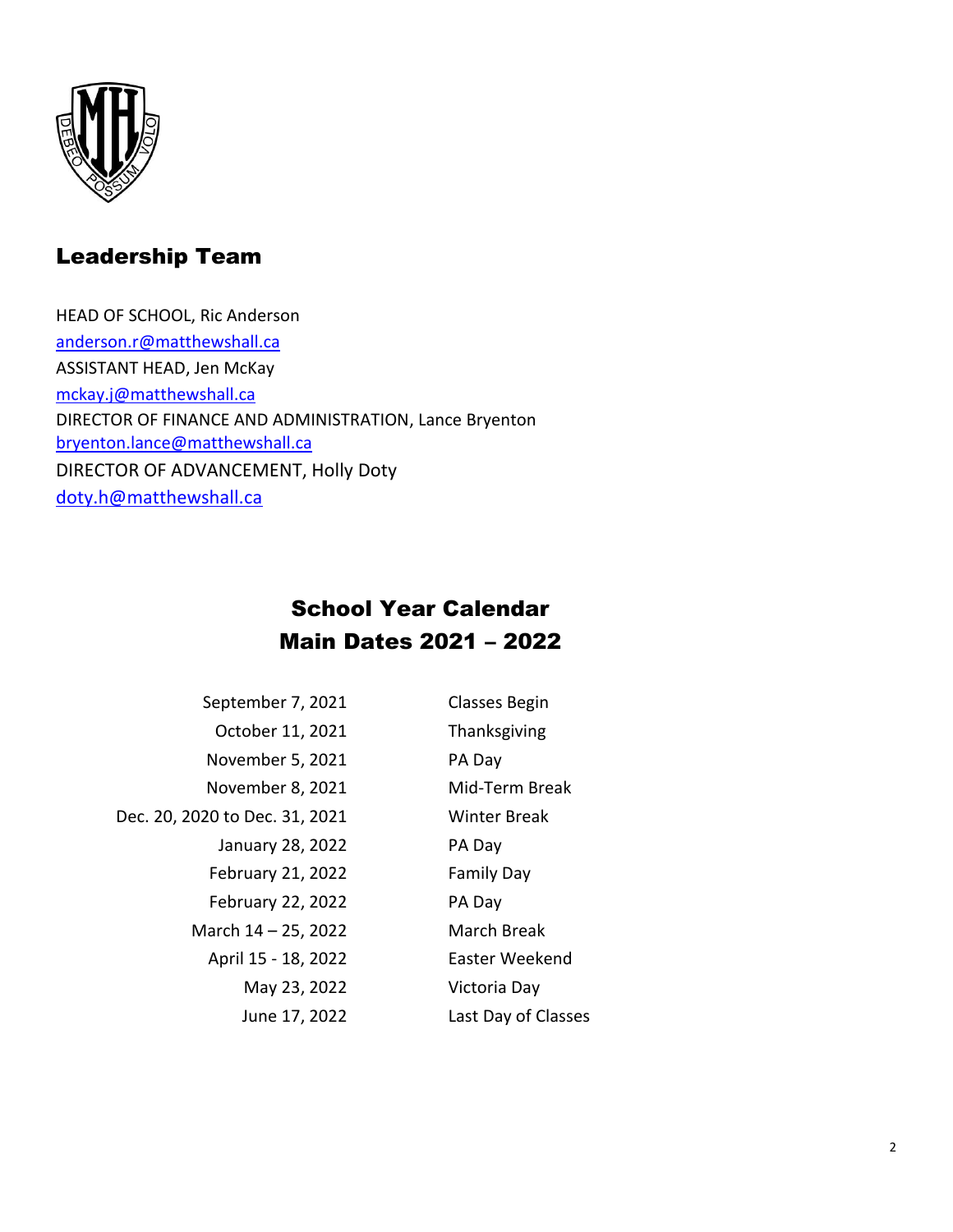

### Mission

"To discover each child's potential, inspire them to learn, and prepare them for a successful future"

### Values

- ➢ Community
- ➢ Excellence
- ➢ Inclusion
- ➢ Joy of Effort
- ➢ Personal Growth
- ➢ Respect and Responsibility
- ➢ Spirit of Caring

### Motto

*Debeo, Possum, Volo* "I must, I can, I will"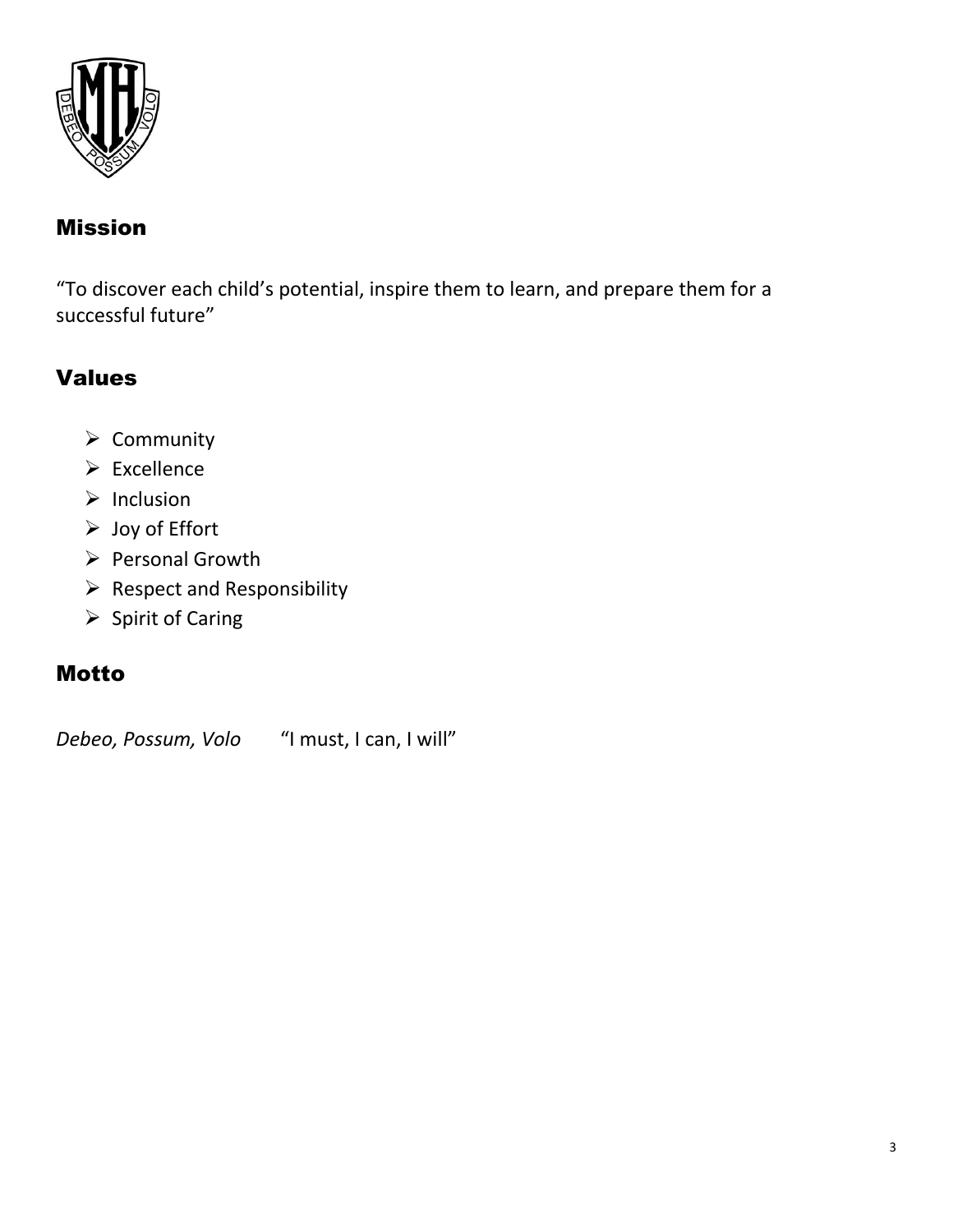### **TABLE OF CONTENTS**

|                                                 |    | Food                                                     | 16 |      |
|-------------------------------------------------|----|----------------------------------------------------------|----|------|
| A Message from the Head of School               | 6  | Fundraising                                              | 16 |      |
|                                                 |    | <b>Health Concerns</b>                                   | 16 |      |
| <b>Section 1: Introduction</b>                  | 7  | <b>Leaving School Campus</b>                             | 17 |      |
| <b>Guiding Principles and Shared Ideals</b>     |    | Lockers and Coatrooms                                    | 17 |      |
| of Matthews Hall                                | 7  | <b>Musical Instruments</b>                               | 17 |      |
| Advancement                                     | 7  | <b>National Anthem</b>                                   | 17 |      |
| Governance of Matthews Hall                     | 7  | Plagiarism                                               | 17 |      |
| <b>Board of Governors</b>                       | 7  | Playground                                               | 18 |      |
| Corporate Members                               | 7  | Posters                                                  | 18 |      |
| Memberships                                     | 7  | Safety Drills                                            | 18 |      |
| <b>Statement of Compliance</b>                  | 7  | <b>Student Complaints</b>                                | 18 |      |
| Committees of the Board                         | 8  | <b>Student Non-Solicitation</b>                          | 18 |      |
| <b>Advancement Committee</b>                    | 8  | Supervision of Students                                  | 18 |      |
| <b>Executive Committee</b>                      | 8  | Telephone Use                                            | 19 |      |
| Governance Committee                            | 8  | <b>Traffic Safety</b>                                    | 19 |      |
| Finance/Negotiating Committee                   | 8  | <b>Transportation of Students</b>                        | 19 |      |
| Building, Property, Design Committee            | 8  | Uniforms/Dress and Grooming                              | 20 |      |
| <b>Guild Committee</b>                          | 8  | Valuables                                                | 21 |      |
| Serving on Committees                           | 8  | <b>Visitors</b>                                          | 21 |      |
| Conflict of Interest Policy                     | 9  | Washroom Use                                             | 21 |      |
| Health and Safety Policy, Revised               |    |                                                          |    |      |
| Human Rights Policy                             | 8  | <b>Section 3: Academics and Co-curricular Activities</b> |    | - 21 |
| Privacy of Personal Information Policy          | 9  | <b>Admission Procedures</b>                              | 21 |      |
| Reporting Child Abuse and Neglect Policy        | 9  | Student Agendas and Google Classroom                     | 22 |      |
| <b>Risk Management Policy</b>                   | 9  | Alumni Class Representatives                             | 22 |      |
| Workplace Harassment                            |    | Ambassadors' Club                                        | 22 |      |
| and Discrimination Policy                       | 10 | Assemblies                                               | 22 |      |
| Workplace Violence and Abuse Policy             | 10 | <b>Assessment and Evaluation Process</b>                 | 22 |      |
| Newsletter                                      | 10 | <b>Athletics</b>                                         | 23 |      |
| <b>School History</b>                           | 10 | <b>Recognition and Honours</b>                           | 23 |      |
| <b>Traditions at Matthews Hall</b>              | 11 | School Calendar                                          | 24 |      |
|                                                 |    | <b>Chess Clubs</b>                                       | 24 |      |
| <b>Section 2: Standards and Expectations</b>    | 11 | Co-curricular Activities                                 | 24 |      |
| <b>Attendance and Punctuality</b>               | 11 | <b>Community Service</b>                                 | 24 |      |
| <b>Banned Articles</b>                          | 12 | <b>Current Events</b>                                    | 24 |      |
| <b>Birthdays and Other Special Celebrations</b> | 12 | <b>Graduation Exercises</b>                              | 24 |      |
| <b>Bullying</b>                                 | 12 | <b>Green Team</b>                                        | 24 |      |
| Care of School Property                         | 12 | <b>Healthy School Committee</b>                          | 25 |      |
| <b>Classroom Celebrations</b>                   | 12 | Homework                                                 | 25 |      |
| Code of Conduct - Students                      | 13 | House System                                             | 26 |      |
| Code of Conduct - Parents                       | 13 | Late Assignments                                         | 26 |      |
| Computer Use                                    | 15 | <b>Library Information Centre</b>                        | 26 |      |
| Discipline                                      | 15 | <b>Ontario Student Record</b>                            | 26 |      |
| Distribution of Correspondence                  | 16 | Parent-Teacher-Student Conferences                       | 26 |      |
|                                                 |    |                                                          |    |      |

Entrances and Exits 16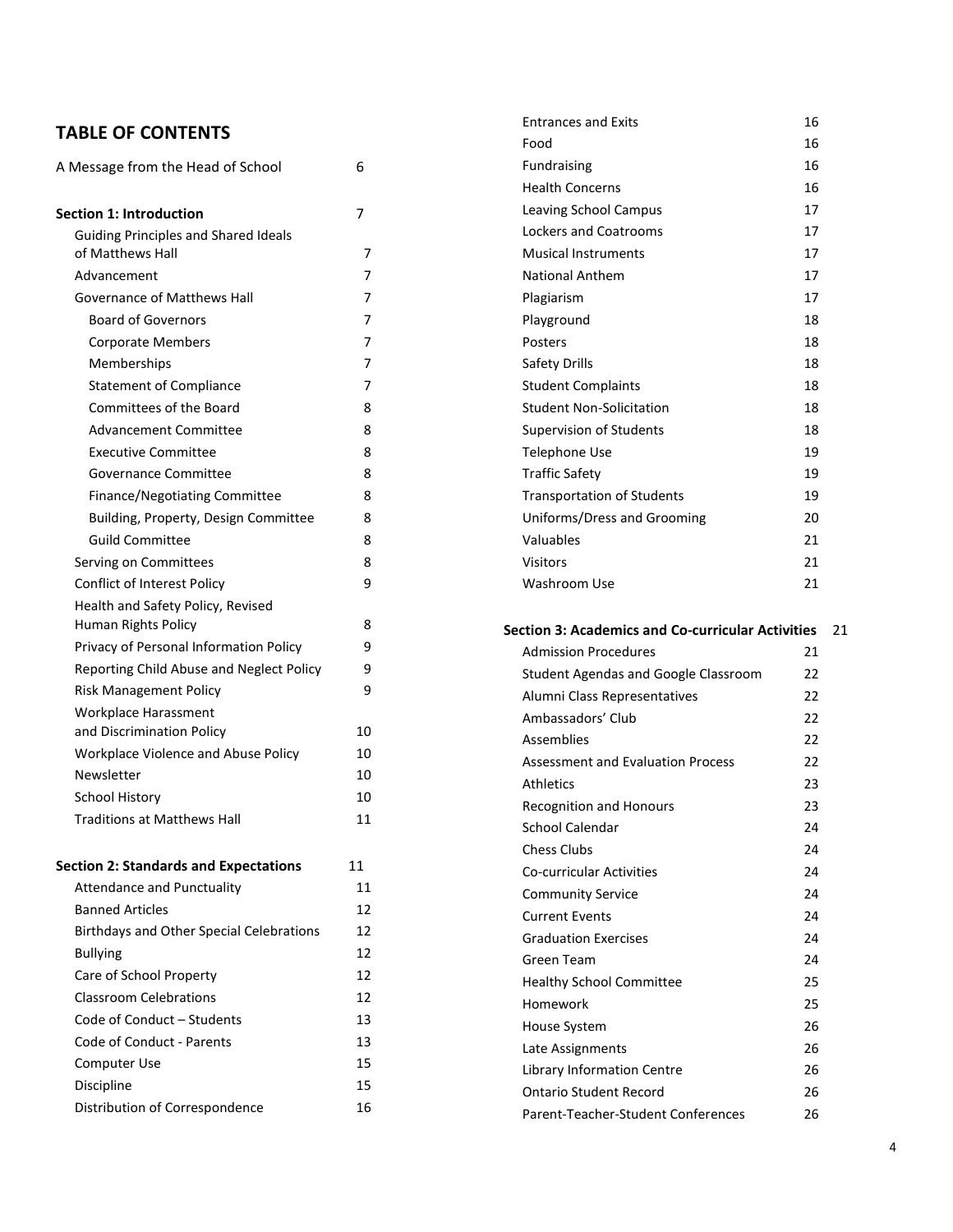| Personal Goals for All            | 26 |
|-----------------------------------|----|
| Projects                          | 27 |
| Academic Placement Policy         | 27 |
| Reporting Student Progress        | 28 |
| <b>School Major Events</b>        | 28 |
| School Trips and Special Programs | 28 |
| <b>Student Parliament</b>         | 28 |
| <b>Student Services</b>           | 29 |
| V.I.P. Program                    | 29 |
| Withdrawal from School            | 29 |
| Yearbook                          | 29 |
|                                   |    |

### **Section 4: Services for Students** 29

| <b>Accident Procedures</b>         | 29 |
|------------------------------------|----|
| Appointments                       | 30 |
| <b>Bus Program</b>                 | 30 |
| <b>Emergency Medical Treatment</b> | 30 |
| <b>Emergency School Closing</b>    | 30 |
| <b>Extended Day Program</b>        | 31 |
| <b>Health Information Form</b>     | 31 |
| Immunization                       | 31 |
| <b>Learning Materials</b>          | 32 |
| Lost and Found/Labelling           | 32 |
| Lunch Program                      | 32 |
| Medicine at School                 | 33 |
| Peace Garden                       | 33 |
| Private Music Lessons              | 33 |
| Recycling                          | 33 |
| Safe/Late Arrival                  | 33 |
| School Store                       | 34 |
| Student Accident Insurance         | 34 |

| <b>Tuition Fee Policy</b> | 34 |
|---------------------------|----|
| Academic Support          | 34 |
|                           |    |

| <b>Section 5: Philanthropy at Matthews Hall</b> | 34 |
|-------------------------------------------------|----|
| Annual Giving Appeal                            | 34 |
| Arboretum Project                               | 34 |
| <b>Financial Gifts</b>                          | 34 |
| <b>Fundraising Event</b>                        | 35 |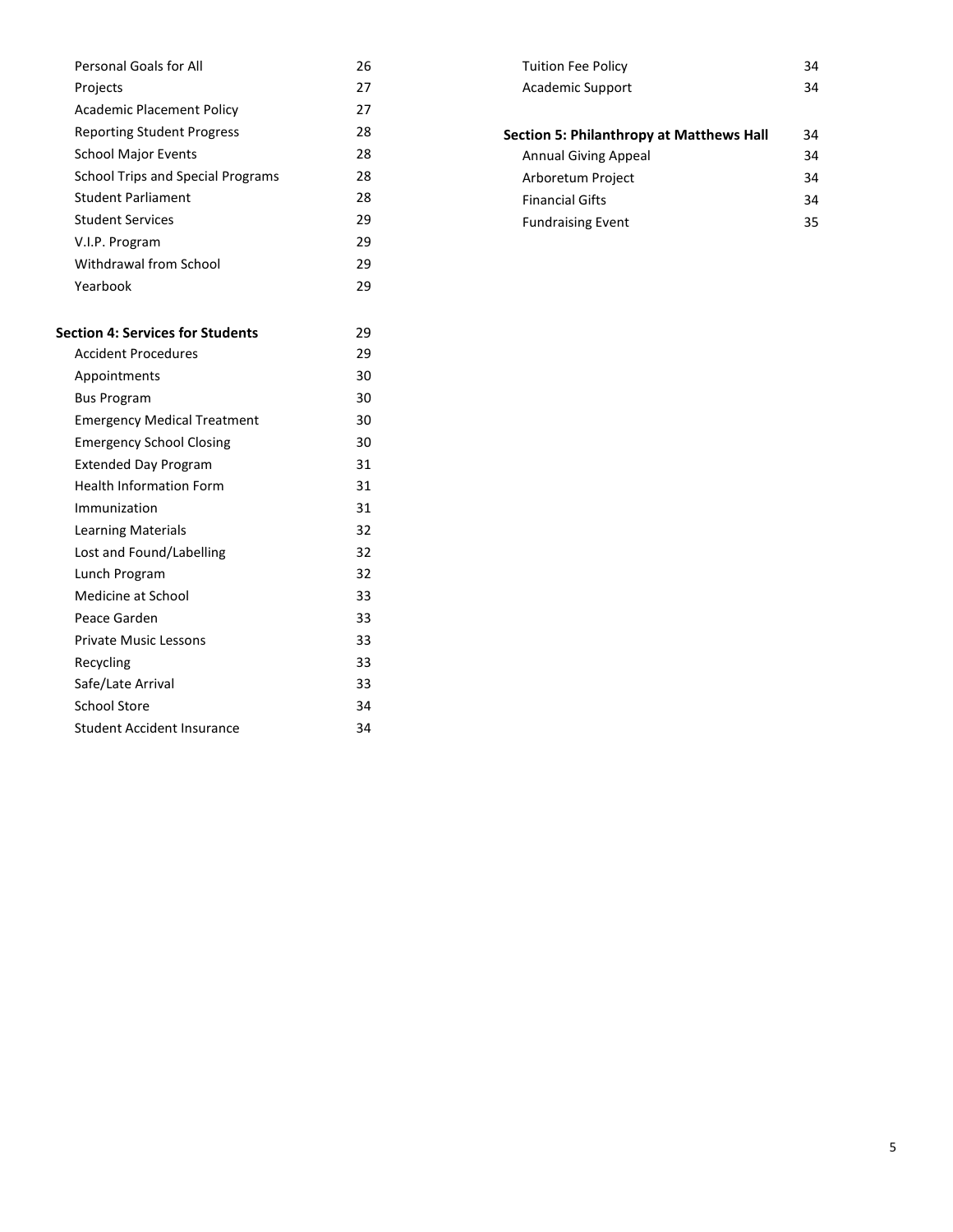

## **From the Head of School**

Dear Parents and Students,

The **Matthews Hall Parent and Student Handbook** contains our school policies and procedures for your reference. It provides a foundation for mutual understanding and communication. Please keep it handy, so that you may use it regularly. The handbook, along with our enrolment agreement, sets out our contract of instruction for the 2021 - 2022 academic year.

The handbook is more than an instructional guide. It is a valuable resource for families, which helps to strengthen and support the home-school partnership. While the answers for many of your questions may be found in these pages, you may require clarification regarding procedures, policies and practices from time to time. Please speak to your child's teacher or a member of the administration and we will be happy to assist you!

Please ensure that you have read and understood the contents of this handbook.

We are looking forward to an exciting and rewarding year together!

Sincerely,

Lesson/

Mr. Ric Anderson Head of School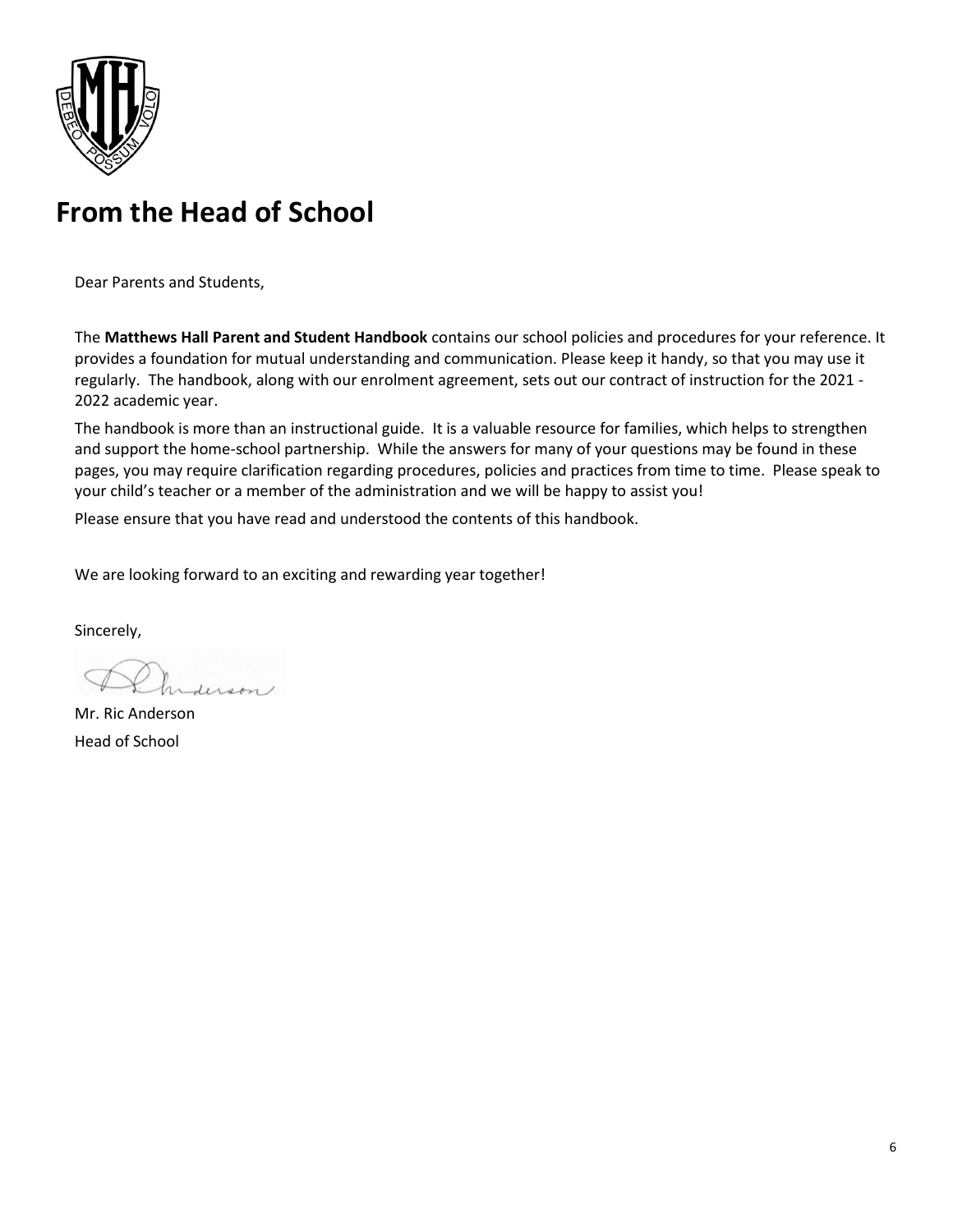## **Section 1**

## Introduction

### **Guiding Principles and Shared Ideals of Matthews Hall**

*Shared values are the thread that knits community.*

Kate Matthews' words in 1950 continue to apply: "Each child is a separate person, living sanely and happily with its contemporaries, learning to face life bravely and with joy, whatever it may bring".

The school strives for education that reaches beyond the average and is based in children's confidence and their compassion for others. Strong basic skills, good work habits, good citizenship and variety of expression promote fun in learning and foundations that are difficult to overturn. Through the encouragement of total participation, caring actions and optimistic spirit, the school seeks to nurture in each student a sense of personal value and a belief in community.

### **Advancement**

*The School's mission is advanced by managing relationships in order to increase support for the School.*

The term "Advancement" represents our mission to advance the institution in a variety of ways, focusing on three key objectives: effectively communicating with each of our key audiences (alumni, friends, students, faculty, parents, volunteers, donors, foundations, board members and the media), building relationships that last and obtaining private support to further Matthew Hall's strategic priorities.

An Advancement Committee, chaired by a member of the Board, assists the school with its advancement mandate.

### **Governance of Matthews Hall**

*Governance in not-for-profit independent schools is provided by a team of willing volunteers who have expertise needed by the school.*

### **Board of Governors**

Matthews Hall is a not-for-profit corporation whose affairs are overseen by a volunteer Board of Governors.

The Matthews Hall Board of Governors is responsible for the establishment and direction of policy for the school, for overseeing its financial affairs and for the appointment and evaluation of the Head of School.

### **Corporate Members**

Members of the Corporation are members of the Board of Governors.

### **Memberships**

Matthews Hall is a full member the Conference of Independent Schools of Ontario (CIS Ontario). In 2009 and again in 2017, the school successfully undertook external evaluation by the Canadian Accredited Independent Schools and is now a fully accredited member of Canadian Accredited Independent Schools (CAIS). To maintain our membership in CAIS we must sign the following statement annually:

### **Statement of Compliance**

*We confirm that Matthews Hall continues to act in accordance with the criteria for CAIS membership as follows:*

• Participation and Advocacy

~ supports all CAIS initiatives whenever possible, advocates for member schools and complies with CAIS by-laws.

- Governance & Leadership ~ school is governed by a volunteer board working with, but at arm's length from, the Head of School. The Board guides the vision for the school and the Head implements the vision.
- Fiduciary Responsibility

~ school's status is not-for-profit and must be to ensure fiduciary responsibility and accountability.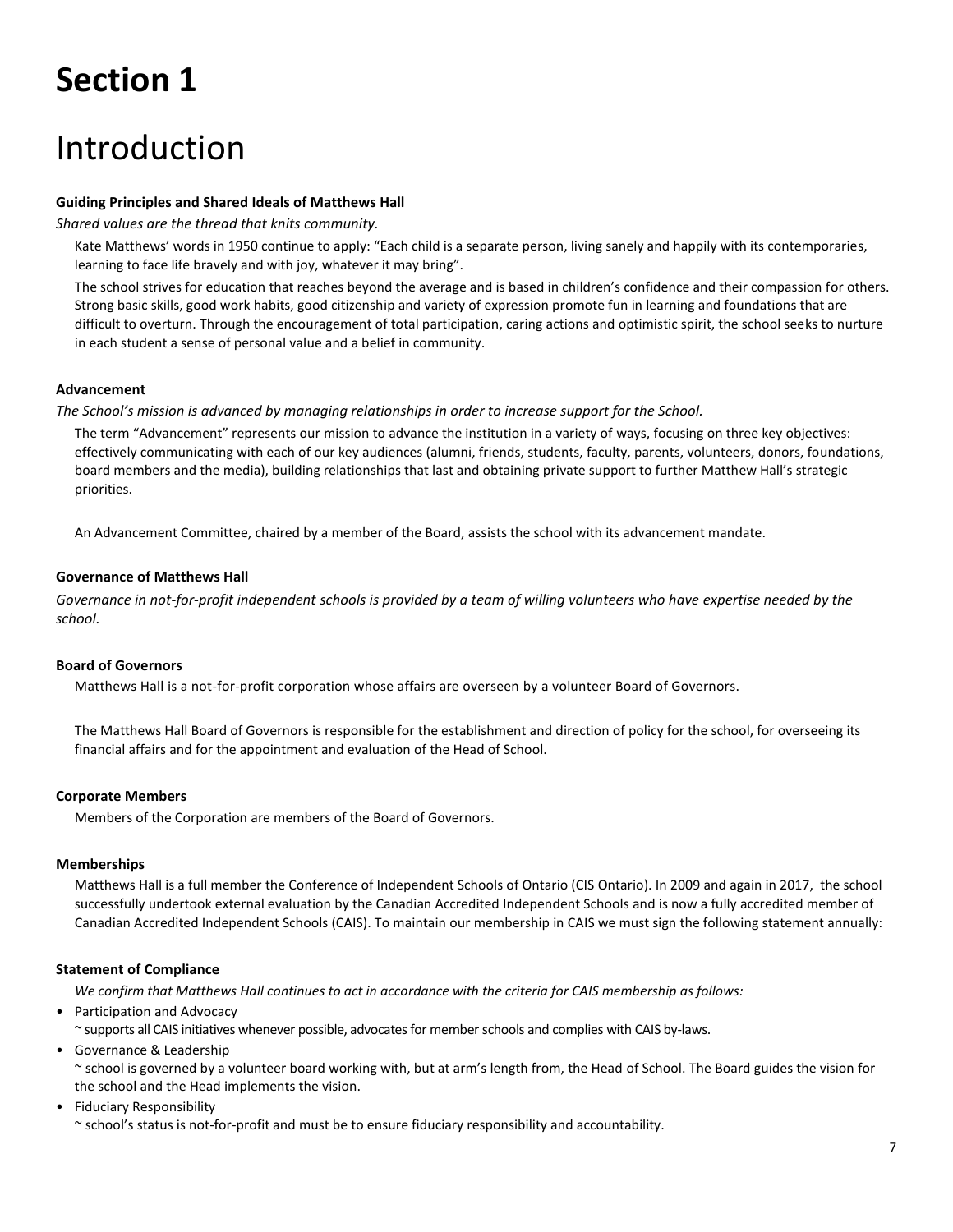• Fundraising

~ school only accepts gifts that support its vision, independence and integrity.

• Admission

~ school recognizes the right and supports the process of currently enrolled students to consider other schools. The school does not initiate the recruitment of students from other member schools.

• Employment Practices

~ school will not offer a contract to individuals already under contract with another member school without contacting the other Head first. The school posts job opportunities at other member schools to its staff.

- Program
	- ~ school follows a university-preparatory path in designing and implementing curriculum.
	- ~ school supports a varied extra-curricular program and values healthy competition.
	- $\sim$  school develops social responsibility in the broader community and the world.
- Communication
	- ~ school ensures staff accessibility and keeps parents well informed through reports, publications and presentations.
	- ~ school engages parents in volunteerism and participation in school life as deemed appropriate by the Head of School.
	- ~ school strives to maintain relationship with alumni.
- Risk Management

~ school establishes and maintains effective risk management practices in the areas of emergency response and codes of conduct in the areas of harassment, abuse and safety.

### **Committees of the Board of Governors**

To implement the work of the Board of Governors, five committees chaired by a Board member operate with specific mandates as described below:

### **Advancement Committee**

• assists with deliberations and projects for financial support of the school beyond tuition.

### **Executive Committee**

• is responsible to the Board of Governors for all matters regarding management of the Board.

### **Governance Committee**

• ensures effective governance through the recruitment, retention, evaluation of governors, the development, implementation and review of by-laws, handbooks, codes, policies, orientation procedures and the operation of the annual meeting of the corporation.

### **Finance Committee**

• monitors the financial activities of the school and makes recommendations to the Board.

### **Building, Property, Design Committee**

• makes recommendations on the management and acquisition of buildings and properties to the Board.

### **Serving on Board Committees**

Some Committees of the Board draw members from the community at large. When very specific skills are required, the Chair of the Committee may attract members from the school and beyond.

Other Committees may advertise for volunteer members.

For more information about our Governance practices, please consult the **Governance Section** of the school's website at www.matthewshall.ca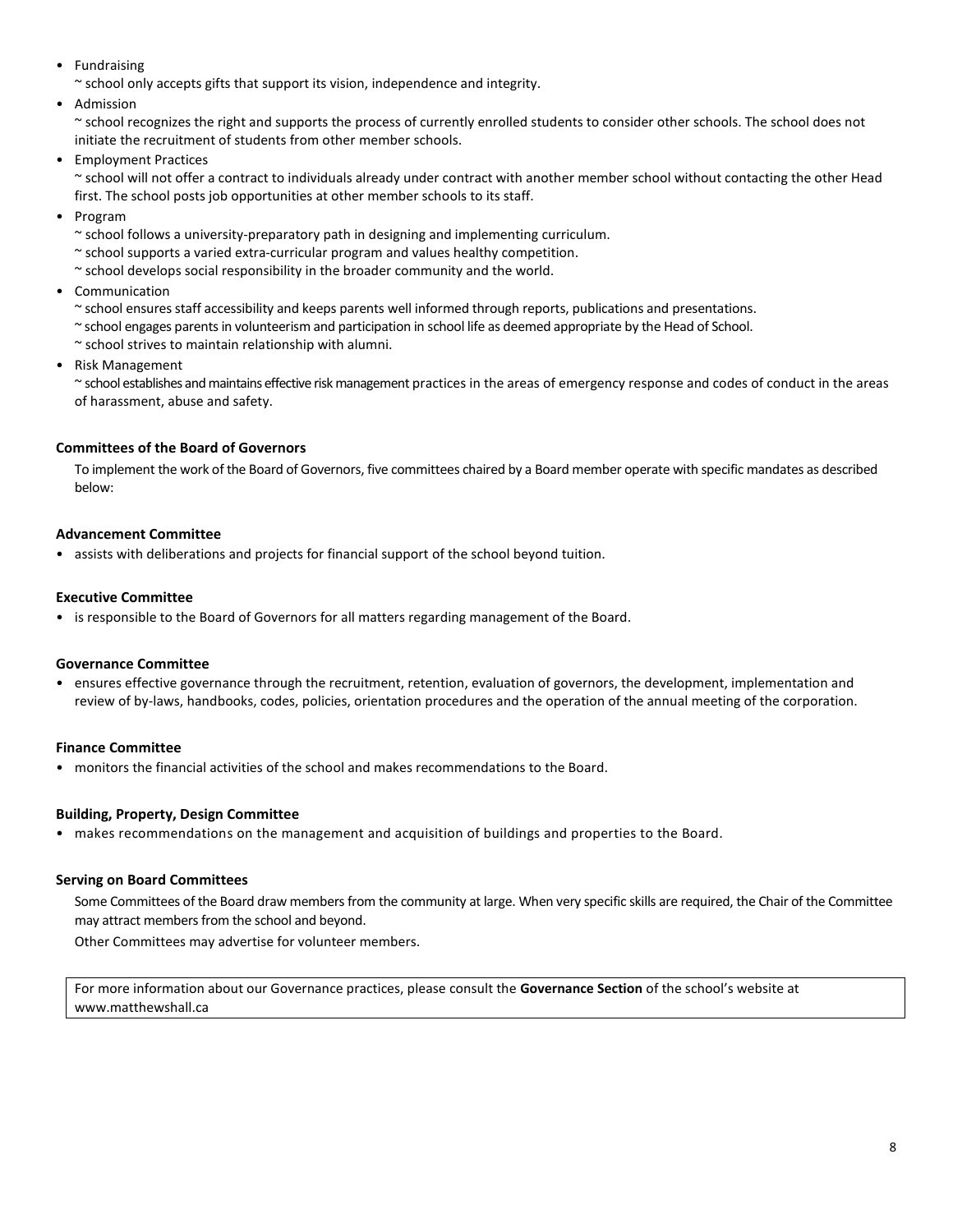### **Conflict of Interest Policy**

### *Matthews Hall requires highly ethical conduct.*

Each member of the Board of Governors and its committees, faculty, staff and administration occupies a position of trust. In the interests of service, honesty, fairness and transparency, Matthews Hall requires each member to maintain the highest ethical levels in all dealings and sign a conflict of interest and confidentiality agreement.

### **Health and Safety Policy**

### *Matthews Hall is dedicated to providing a safe learning and working environment.*

Matthews Hall is committed to the health and safety of its employees, students and non-school personnel. Our management will make every effort to prevent personal injury or illness, maintain safe working conditions and ensure that Matthews Hall meets and exceeds all legislative requirements. To achieve a safe and healthy work and learning environment, all persons on our premises must comply with the Occupational Health and Safety Act and its regulations, School Safety Standards, School Safety Rules and other applicable legislation. Workers shall report all unsafe, unhealthy conditions.

### **Human Rights Policy**

*Matthews Hall is committed to maintaining a learning and working environment which actively promotes and supports human rights.*

The School recognizes the value of:

- each and every student;
- a strong independent education system;
- a partnership of students, schools, family and community;
- the uniqueness and diversity of our students and our community;
- the commitment and skills of our staff;
- equity, innovation, accountability and accessibility; and
- learning environments that are safe, nurturing, positive and respectful.

The School is committed to meeting its obligations under the Ontario *Human Rights Code*, R.S.O. 1990, c. H.19, (the "Code") by providing safe and inclusive schools and workplaces that respect the rights and dignity of every individual. Every student, employee, parent and community member has the right to learn and work in an environment free of discrimination and harassment. Discrimination and harassment based on legislated prohibited grounds will not be tolerated. Such behaviour must be addressed not only for its cost in individual, human terms but also for its cost to our social, economic and civic future.

This policy is guided by the principles set out in the Code, as well as the Ministry of Education's *Equity and Inclusive Education in Ontario Schools* guidelines. This policy should be read in conjunction with the School's Policy on Equity and Inclusive Education. The purpose of this policy is to support student achievement by embedding the principles of equity and inclusive education into all aspects of the learning environment, and to prevent discrimination and harassment through greater awareness of and responsiveness to their deleterious effects. The School will work cooperatively, and in a spirit of respect, with all partners in fulfilling its duty to accommodate. The School is committed to ensuring that education on human rights issues is provided for all staff and students.

### **Privacy of Personal Information Policy**

### *Matthews Hall respects the right to privacy.*

Matthews Hall is committed to protecting the privacy of our students, parents, employees and volunteers and is in compliance with the requirements of the Personal Information Protection and Electronic Documents Act (PIPEDA).

### **Reporting Child Abuse and Neglect Policy**

*The safety of children is paramount.*

The Ontario Child and Family Services Act specifies roles, responsibilities and procedures for situations in which children require protection. All reports and suspicions of abuse or neglect must be reported to the appropriate child welfare agency regardless of whether the alleged perpetrator is a family member, a community member, Matthews Hall staff or volunteer.

### **Risk Management Policy**

*Matthews Hall strives to make effective risk management integral to the school's culture.*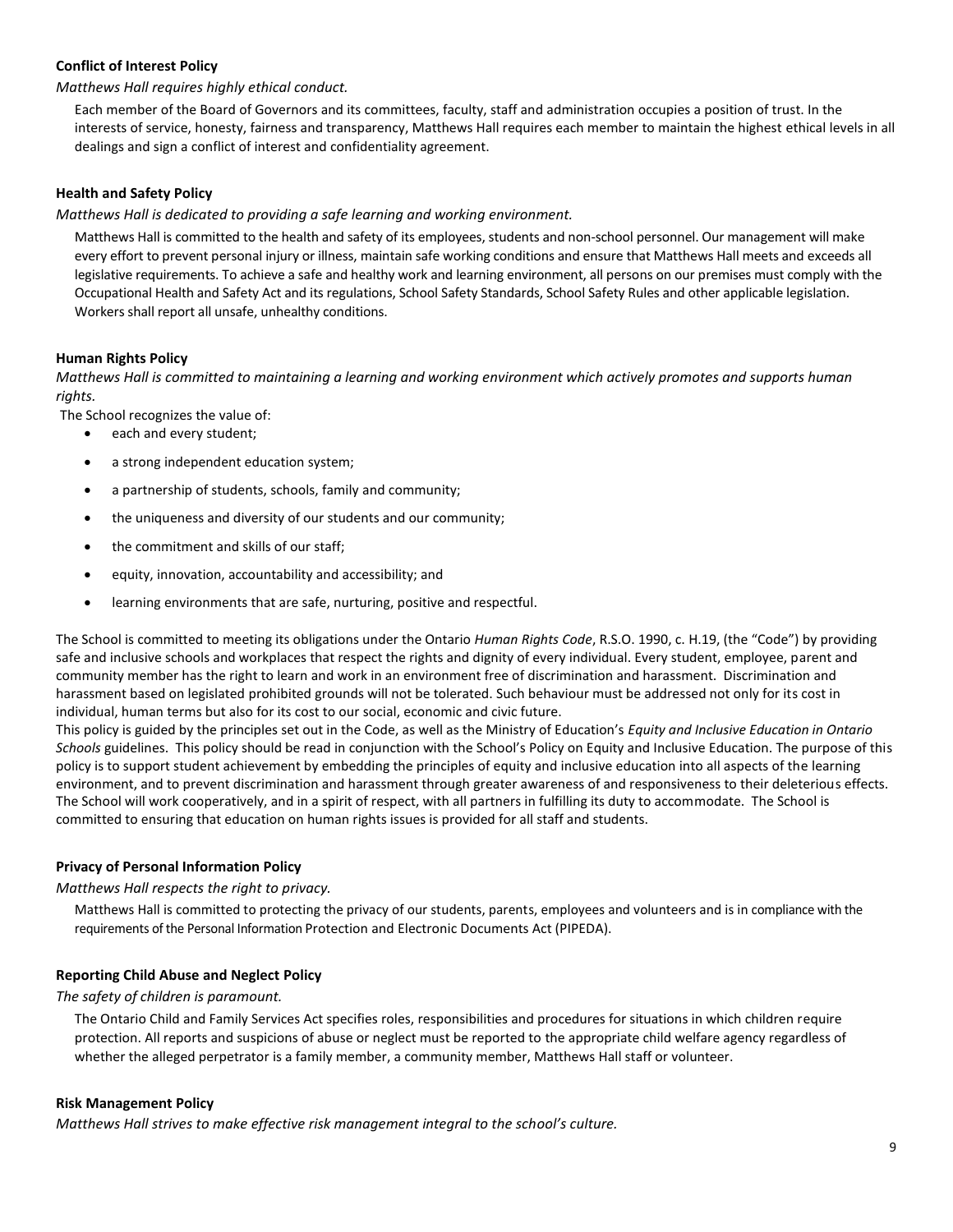This policy aims to identify, reduce and/or eliminate risks to Matthews Hall's interests, including its employees, assets and information. It forms part of Matthews Hall's internal control, strategic planning, business planning and corporate governance structure.

### **Workplace Harassment and Discrimination Policy**

*In our learning and working environment, everyone must be treated with respect and dignity.*

Every member of the Matthews Hall community has a responsibility to assist in creating and maintaining an environment that is free from harassment and discrimination. Both learning and work can best be accomplished in an environment of understanding and mutual respect for the dignity and rights of each individual. All persons are expected to comply with the school's Harassment Policy.

### **Workplace Violence and Abuse Policy**

*Every individual at Matthews Hall has the right to a positive and safe learning and working environment.*

Managers and supervisors are responsible for communicating to all members of the Matthews Hall community that workplace violence or abuse will not be condoned or ignored and they will make every effort to prevent workplace violence by following the guidelines within the policy itself.

### **Newsletter**

*Good communication is the heartbeat of a healthy school.*

The school newsletter is generally published electronically each week. The newsletter is a useful planning guide as it contains a weekly calendar of events at the school as well as a preview of major events coming in the school year. Readers will also be informed of achievements of students, staff and parents and other newsworthy events of interest to the Matthews Hall community. The newsletter is emailed on Friday after school or distributed electronically over the weekend. A summer mailing to help prepare for school opening is also sent to parents during the summer vacation.

**To be fully abreast of the school activities, reading the weekly newsletter is an important commitment for parents, faculty, staff and students.**

### **School History**

*Matthews Hall is a proud and significant part of London's heritage in education.*

Originally, the school was **founded** in 1918 by **Miss Kate Matthews** in a room at St. Paul's Cathedral as a Private School for "young ladies and gentlemen". That very first class was composed of six students: Colin Brown, Robert Mitchell, Thomas Orr, Dick Groome, Katharine Fox, and Wayne Aylsworth. During those early years of very small class size and an intimate teaching relationship, the school was known as St. Paul's Private School.

Miss Matthews had intended the school to be just a kindergarten; however, due to her philosophy of education and her special gift with children, the school flourished. After the many requests and great persuasion by parents the school grew to include eight primary grades.

Soon the school had outgrown the rooms at St. Paul's Cathedral and in 1930 the school began its series of moves when it relocated to 520 Dundas Street (the site of the current Needham's Funeral Home). At that time the school name changed to Miss Matthews School. That location was short-lived as the school moved once again in 1932 to the Little House at 784 Richmond Street on the corner of Sydenham Street. This was a happy home for the school and it stayed at this location for eighteen years until Miss Matthews retired in 1950.

The 1949-50 school year was the last one at 784 Richmond Street and was intended by Miss Matthews to be the last one for the school itself. Once Miss Matthews let her decision to retire and close the school be known, a group of Londoners formed a financial foundation to continue operation of the school. More than \$4,000 was pledged to continue the school and an additional \$10,000 towards the new school was promised by several prominent Londoners who offered to act as founders.

On June 8, 1949 this group passed a resolution to "form a corporation to acquire the interest of Kate Matthews in, and the assets of, Miss Matthews School and to reorganize and conduct said school". By 1950 Miss Matthews School was incorporated and moved to the Dr. J. Thornley Bowman homestead at 562 Waterloo Street. **Miss Winifred Scott** was appointed as **Headmistress** to succeed Kate Matthews, who remained on the Board of Governors and was a frequent visitor to the school.

The first meeting of the Board of Governors was held on Wednesday, September 6, 1950 and the first executive committee was elected: Mr. R.W. Robertson, President, Mrs. Marjory Blackburn, Vice-President, Mr. Peter V.V. Betts, Secretary and Mrs. Lionel A.W. Orr, Treasurer.

In recognition of Miss Matthews' many contributions to London education in general and to her private school in particular, a portrait of her, painted by Philip Aziz, was unveiled and presented to the school by some old friends of Miss Matthews on November 21, 1951. The donors of the portrait were: G.H. Belton, W.J. Blackburn, R. & J. DuMoulin, W.G. Fisher, A. Ford, W.B. Granger, Dr. G.E. Hall, J.D. Harrison, C.E. Isard, E.M. Kennedy, H.A. Mackenzie, Dr. A.E. Mowry, R.W. Robertson, Mrs. G.C. Rundle, Dr. C.A. Thompson, Miss Diana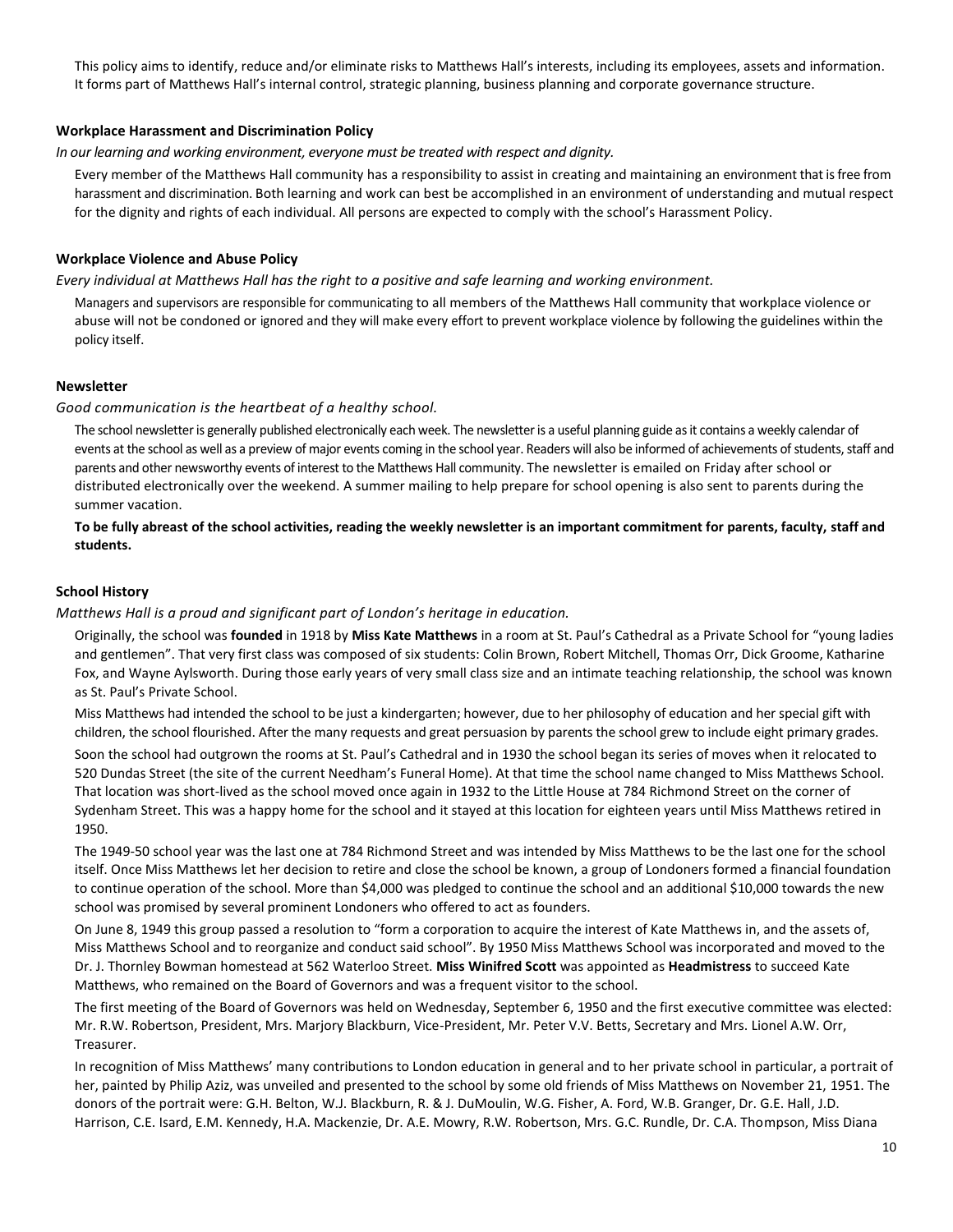Weld, Col. D.B. Weldon and Alumnae. Then on February 19, 1952, on the proposal of Miss Scott, a Founder's Day on Kate Matthews' birthday, February 23, was established by the Board of Governors. Founder's Day remains as a special time of celebration at the school to this day.

The year 1952 was also when the School moved to "Bishopstowe" at the corner of St. James and St. George Streets. This house had been owned by the Diocese of Huron for over fifty years and used as a residence for the Bishop of Huron. From 1952 until the late 1970s Miss Matthews School was a fixture in North London. Then on June 1, 1977 the school name was legally changed from Miss Matthews School to Matthews Hall, which marked the beginning of more changes to come.

Two years later, under the leadership of the **Headmistress, Theresa M. Steers**, a decision was made to move the school once again and in March, 1979, the building was sold to the Mutual Life Assurance Company of Canada. In August 1979, Matthews Hall closed its purchase of the Katharine Harley School at 1370 Oxford Street West from the Board of Education for the City of London and thus began another phase of its history.

In 2008-2009, **Head of School, Patricia A. Doig**, led Matthews Hall in its first-ever capital campaign with a goal of \$3.5 million dollars to renovate the library and construct a Great Hall with gymnasium, performance stage, art gallery and school store.

Today, Matthews Hall continues to evolve as an accredited member of CAIS and CIS Ontario under the leadership of current **Head of School, Ric Anderson**. It is still located on Oxford Street West and the school has begun a major campus renewal project aligned with the strategic goals of the school in order to create spaces that inspire teaching and learning.

While the school has changed locations many times, its commitment to Kate Matthews' ideals has remained constant and continues to guide the school today.

### **Traditions at Matthews Hall**

*Matthews Hall is rooted in tradition and committed to the future.*

A sense of tradition is important to Matthews Hall. Several important events are rooted in the school's history, including:

• **Founder's Day**

Founder's Day is held on February 23 (Kate Matthews' birthday) or on the Friday or Monday closest to her birthday. Celebrations may include a program and presentation by the school, a Tea for parents and a ceremony, attended by the parents of the graduating class, at which Grade 8 students are presented with their school pins.

### • **Closing Exercises at St. Paul's Cathedral**

At Closing Exercises each June, students gather with their families and teachers to celebrate the end of the school year. As part of these celebrations, younger students perform the traditional *Maypole Dance* outdoors, weaving an intricate pattern with ribbons as they dance on the grassy lawn at the location where Matthews Hall had its origins.

## **SECTION 2**

## Standards and Expectations

### **Attendance and Punctuality**

*Good attendance and punctuality are essential for a student's success in school.* 

According to *The Education Act*, every child who attains the age of six years on or before the first school day in September shall attend school daily until they are sixteen. Matthews Hall subscribes to this standard. We expect daily attendance also for children in the Early Years.

There may be times when your child has to miss school because of illness or other excusable reason. In such cases, the school should be notified ahead of time. **For all short term absences, it is the student's (and family's) responsibility to make up class work that has been missed.** Please see page 21 for information on absences due to extended family vacations.

If a child must leave the school early for a special reason, parents are to let the school know ahead of time. On arrival, the parent must go to the School Office and sign out the child. The child will be called from the classroom by the receptionist. When a person other than the parent or guardian is picking up a student, authorization must be provided in writing to the School Office.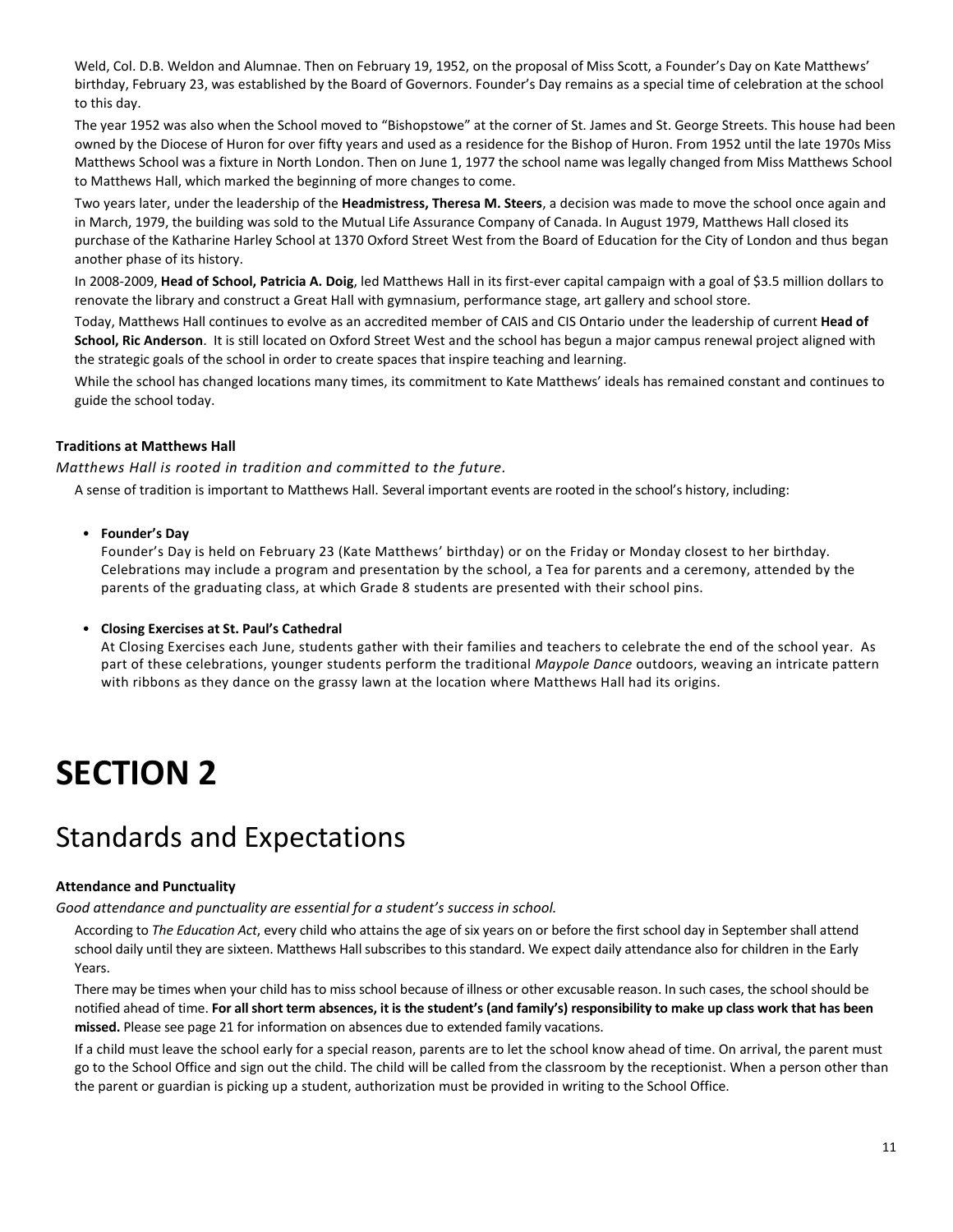**All students are expected to arrive on time to school.** Arriving late is a challenging way to start the school day, and is disruptive to the entire class. Students who are late must come to the main office to sign in before being admitted to class. If a student is frequently late for school, the administration will become involved to work with parents to improve punctuality.

### **Banned Articles**

### *Matthews Hall must be a safe and sociable learning environment.*

Students must never bring knives or weapons to school. Appropriate disciplinary actions will be taken that can lead to suspension or expulsion when this rule is breached. During regular school days, electronics, such as cell phones, tablets, gaming devices and iPads must be left at home. Smart watches are not permitted at school.

The administration may grant approval for the use of some devices, if they support identified learning objectives. For example, the use of e-readers and portable USB memory sticks may be approved at the discretion of the classroom teachers if they are required for legitimate educational activities.

Personal toys must be left at home. The School provides recess equipment and sports equipment. Show and Tell items must go home the day of presentation.

Alcohol, cannabis, illegal drugs, cigarettes and vaping devices are banned from school.

### **Birthdays and Other Special Celebrations**

*The school does not want any student to experience hurt feelings through exclusion.*

Students may hand out invitations to birthday and other special occasions at school only if all of the students, or all of the girls, or all of the boys, in their class are invited.

### **Bullying**

*Matthews Hall strives to maintain a learning environment that is physically and emotionally safe for every student.*

Bullying may be defined as deliberate and repeated hurtful actions against another person that goes beyond one time typical school house issues. It is not acceptable behaviour at our school. Bullying may be:

- Physical examples are hitting, theft
- Verbal examples are name calling, racist and sexist remarks, teasing
- Indirect examples are spreading rumours, writing disparaging notes, excluding a person from the social group
- Cyber-Bullying harassing through improper computer use

If parents believe their child is experiencing bullying at school, then it is very important that they contact the child's teacher. You should also encourage your child to speak to the teacher. The teacher will inform the Administration of the parental concern.

Reports of bullying or teasing will be acted upon and investigated thoroughly by staff. The school applies appropriate sanctions to those found guilty of bullying, to reinforce the message that bullying and teasing can harm and will not be condoned. **It is the goal of the school to use a model of restorative justice through a due process of strategies and appropriate decisions to attempt to correct the behaviour within a supportive community.** 

### **Care of School Property**

### *Everyone benefits when we all take care of school property.*

Students are asked to take care of school property and to take pride in the appearance of the school environment. Students must take care of items that are provided for their use. These include the locker, desk and chair, textbooks, library materials and electronic devices. All instructional materials must be returned in good condition. If they need to be replaced due to careless use, or are lost, then replacement cost will be charged to the family.

Students are given opportunities to assume leadership roles, and collaborate with each other, in maintaining an orderly and attractive class environment through a rotating roster of classroom duties.

### **Classroom Celebrations**

*Matthews Hall strives to be a nut-free school and is mindful of student food allergies.*

To mark special occasions, teachers sometimes plan classroom celebrations. In consideration of the prevalence of various food allergies, food must not be used for classroom celebrations without the teacher first notifying and obtaining the consent of the administration to ensure that all precautions have been taken regarding student safety.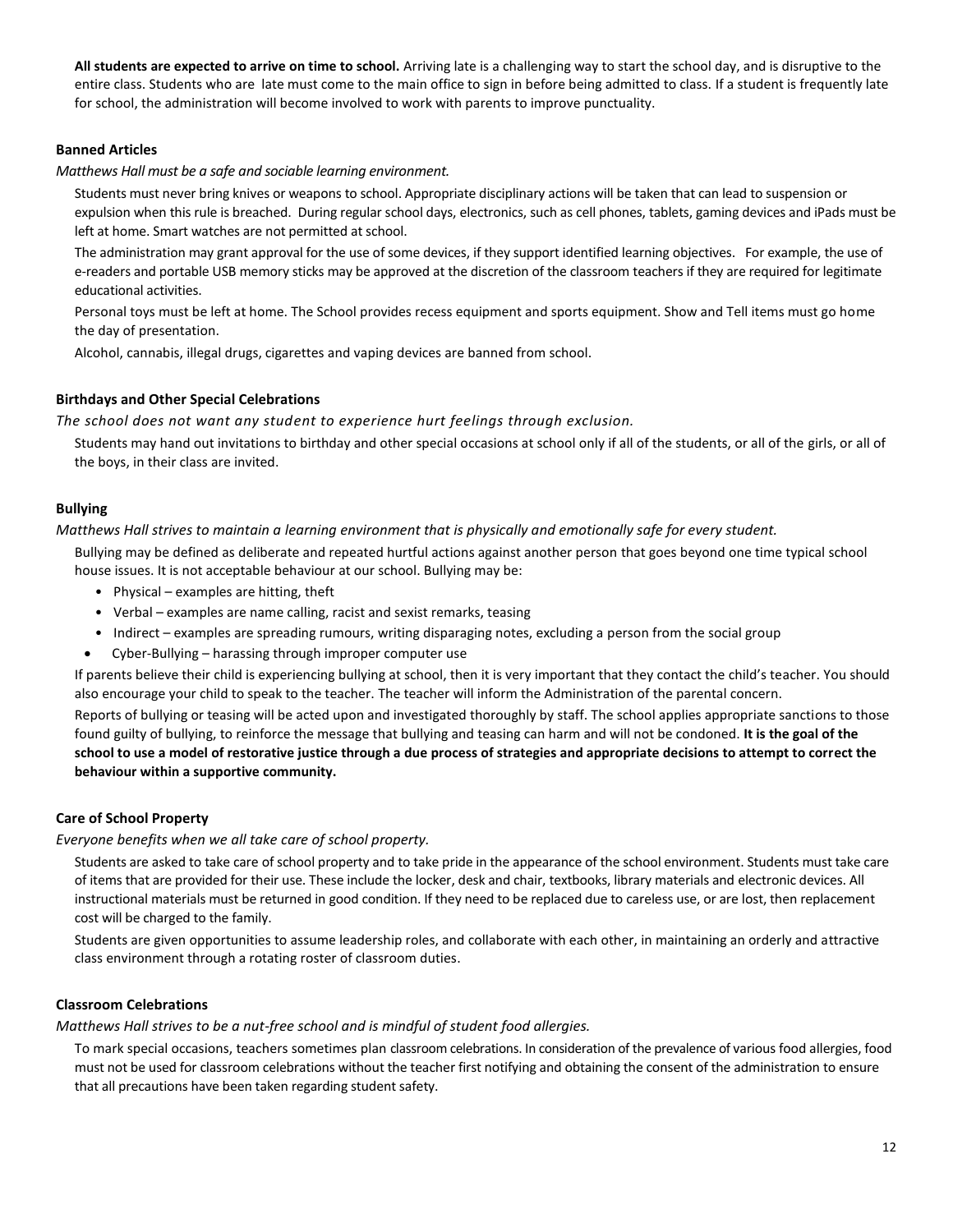### **Code of Conduct - Students**

*Matthews Hall is a caring and orderly community where the rights of all individuals are respected and responsible citizenship is valued.*

It is the responsibility of all individuals, students, staff and parents in the Matthews Hall community, to ensure that a safe, peaceful and positive learning environment is maintained. Behavioural expectations are based on self-discipline and respect for others.

These values are manifested through

- respect for the rights, feelings, privacy and property of others
- a spirit of caring
- honesty
- courtesy and good manners
- pride in the school
- pride in the wearing of the school uniform
- punctuality
- respect for school property and maintaining tidiness in the school
- preparedness for class and a positive attitude to learning
- academic integrity
- observing school rules in a cheerful and positive manner
- willingness to volunteer

### Expected Behaviour at Matthews Hall

- All members of the school community must respect and comply with all applicable federal , provincial and municipal laws.
- School staff members are expected to maintain professional boundaries in all forms of communication, including electronic communication and social media.
- All members of the school community must treat each other kindly, and with respect, at all times.
- Rough or dangerous play is not permitted.
- Every student is expected to be punctual and to come to class prepared with the appropriate materials. During class, the student's full attention should be directed to the teacher and to her/his studies. Distracting other students is not acceptable.
- Inappropriate or offensive language should never be used by any person in this school community. This includes insults or jokes of a discriminatory or sexual nature.
- Every student is expected to complete homework and assignments on time. When class work is missed due to an absence, it is the student's responsibility to find out what was missed and to complete the work. In the case of primary level students it may also be the family's responsibility.
- Gum chewing is not permitted on the school campus or during school events off-campus.
- All students are expected to show proper care and regard for the property of the school and other students.
- Every student is expected to wear the correct school uniform and to wear it properly.
- All members of this school community must never be in possession of, use or pass to others, alcohol, illegal drugs or unauthorized prescription drugs. The entire campus at Matthews Hall is a smoke and vape-free environment.
- Every student is expected to show respect for the staff in following classroom and school rules.

### **Matthews Hall reserves the right to refuse re-registration as a result of a parent's or student's failure to abide by the Code of Conduct.**

Breaches of the Code of Conduct may be subject to disciplinary sanctions including suspensions or expulsion.

### **Code of Conduct - Parents**

*The following Parent Code of Conduct is binding on all parents and guardians of Matthews Hall and, along with the Enrolment Agreement, forms part of the Contract of Instruction between Matthews Hall and each School family.*

### **PURPOSE**

The philosophy of Matthews Hall is to focus on developing a love of learning while guiding and challenging every student through all stages of their development. The School is dedicated to the education of students in a safe and caring community that fosters the development of character, courage, creativity and a passion for learning. The School promotes responsibility, respect, civility and academic excellence in a safe learning and teaching environment. All students, parents, guardians, teachers and staff members have the right to be safe, and feel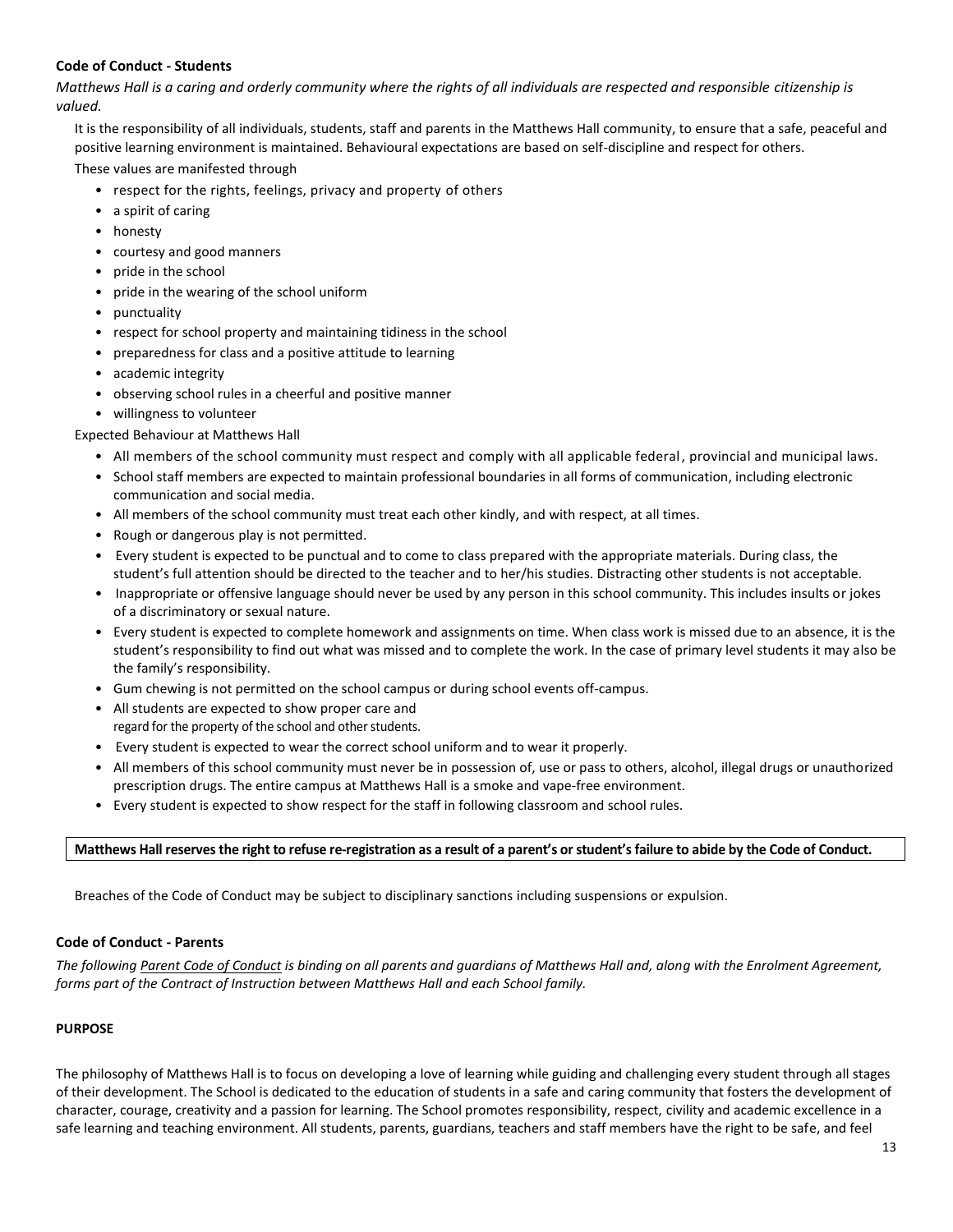safe, in the school community. With this right, comes the responsibility to contribute to a positive school climate.

The standards of behaviour embodied in this Parent Code of Conduct apply to parents and guardians, who are an integral part of the school community—whether they are on school property, on school buses, at school-related events or activities, or in other circumstances that could have an impact on the school climate.

These standards should be embodied in all correspondence with the school, including written, electronic, and verbal communication.

### **THE ROLE OF PARENTS AND GUARDIANS**

Parents and guardians play an important role in the education of their children and have a responsibility to support the efforts of school employees in maintaining a safe and respectful learning environment for all students.

Parents and guardians fulfil their role when they:

- a. show an active interest in their child's school work and progress;
- b. communicate regularly with the school;
- c. help their child be properly dressed and well-prepared for school in keeping with the School's uniform standards;
- d. ensure that their child attends school regularly and on time;
- e. promptly report to the School their child's absence or late arrival;
- f. show that they are familiar with the Matthews Hall Code of Conduct and school rules;
- g. encourage and assist their child in following the rules of behaviour; and
- h. assist school employees in dealing with disciplinary issues involving their child.

### **STANDARDS OF BEHAVIOUR**

Central to the Parent Code of Conduct is the understanding that each member of the School community will follow certain standards of behaviour. A willingness to accept responsibility for one's actions and conduct are fundamental to the Parent Code of Conduct.

### **RESPECT, CIVILITY, AND RESPONSIBLE CITIZENSHIP**

Parents, like other members of the school community, must:

- $\triangleright$  respect and comply with all applicable federal, provincial and municipal laws;
- $\triangleright$  respect all members of the school community, especially school employees and persons in positions of authority;
- $\triangleright$  support the efforts of school employees to maintain a safe and respectful learning environment;
- $\triangleright$  respect the need of others to work in an environment that is conducive to learning and teaching;
- $\triangleright$  demonstrate honesty and integrity;
- $\triangleright$  treat others with dignity and respect at all times, especially when there is disagreement;
- $\triangleright$  respect the rights of others, and treat others fairly, regardless of race, ancestry, place of origin, colour, ethnic origin, citizenship, religion, gender, sexual orientation, age or disability;
- $\triangleright$  show proper care and regard for school property and the property of others;
- $\triangleright$  take appropriate measures to help those in need; and
- $\triangleright$  resolve conflict peacefully.

Examples of inappropriate behaviour include, but are not limited to:

1. exhibiting disrespect towards members of the school community, especially school employees and other persons in positions of authority;

- 2. exhibiting conduct injurious to the moral tone of the school or to the physical or mental well-being of others;
- 3. bullying, intimidating or threatening a member of the school community;
- 4. fomenting negativity in the school or broader community by engaging in gossip, defamation, or detraction of the School or its staff,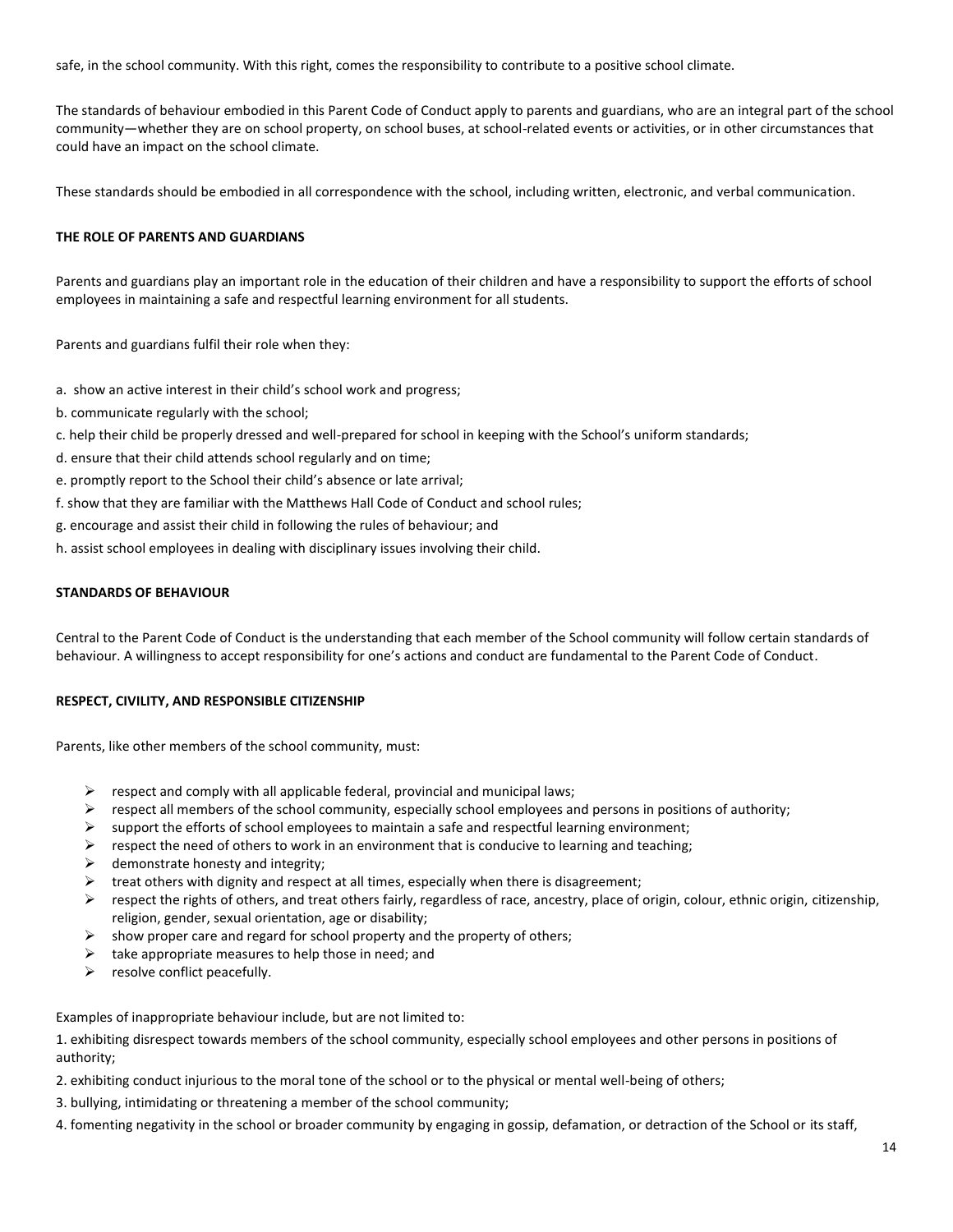faculty or administration;

5. inappropriate use the School's staff, parent or Board email directory;

6. failing to abide by proper communication protocols by interfering in matters involving other people's children or their parents (i.e., first point of contact is teacher, followed by administration if support is required. Parents are not to contact other parents regarding school day concerns or issues; such concerns are to be handled/managed by teachers and administration on behalf of the School).

7. interfering with supervisory staff or students on the school's playground or during field trips, classroom visits or any school activities;

8. interfering in the School's disciplinary processes;

9. uttering a threat to inflict serious (bodily) harm on a member of the school community;

10. harassment of any kind.

### **SANCTIONS WHICH FALL UNDER THE PURVIEW OF THE HEAD OF SCHOOL**

1. Following an incident or concern, the parent must agree to meet with Senior Administrators at Matthews Hall upon request. The purpose of the meeting will be to review the School's concern and implement a plan for resolution and repair.

2. If no repair or resolution is possible, or if the behaviour is deemed serious enough by the Head of School, the parent's campus access may be restricted (up to and including a Notice of Trespass for serious concerns).

3. Refusal of the parent to meet upon the request of the administration, OR an unsatisfactory outcome from such a meeting OR a failure to cooperate with procedures outlined by the administration, may result in the compulsory withdrawal of the parent's child for the remainder of the school year with no option to re-enrol. NOTE: As outlined in the School's Enrolment Agreement, all fees are forfeit, if student withdrawal is required.

### **Computer Use**

To ensure student safety, and preserve the integrity of the school's network, it is necessary to adhere to common standards of computer use.

Matthews Hall uses technology resources to enrich the curriculum and to provide opportunities for writing, research and the development of presentation skills. All students must adhere to the following policies:

- Users (everyone with access to a personal user account) are given their own unique login along with a secret password. No one is to share or allow anyone, at any time, to log in using her/his name or password. Each user is responsible for anything accessed using her or his password. Shared drives on the school network are to be used respectfully and for the purpose of school work
- The school's computers and iPads are to be used for school-related tasks only.
- Students cannot be in the computer lab unsupervised.
- There must be no eating or drinking in the computer lab nor when using school computers.
- The Administration, Technology Consultant and Teachers have access to student files.
- The sending of harassing emails to classmates or the uploading and/or downloading of inappropriate material are improper uses of the Internet and will not be tolerated.
- A firewall is in place to deny access to inappropriate sites at school.
- Since Matthews Hall is an environmentally responsible school, the use of computer paper must be reasonable. Students must proofread their work carefully, use 'print preview' and ask permission from the teacher prior to printing.
- To use the Internet, parents and students are required to read and sign the Computer and Internet Use Agreement.

### **Discipline**

*School discipline ensures the safety of students and staff and promotes an environment favourable to learning.*

The focus of disciplinary procedures at Matthews Hall is to help students identify their responsibilities and to accept the natural and logical consequences for the choices they make regarding those responsibilities. Ultimately, the goal of discipline is the development of positive self-discipline and good citizenship.

The school's expectations for student behaviour are outlined in the Code of Conduct and other policies, procedures and rules contained in the Handbook. Student misbehaviour will be dealt with in a fair and respectful manner and will follow due process:

- the infraction or alleged incident will be investigated;
- in the case of a serious infraction the student's parents will be contacted promptly and will have an opportunity to respond to the issue and the student will have an opportunity to be heard;
- in determining the penalty to be imposed, the school believes that the consequence should be a logical one and should be commensurate with the offence committed and the age and developmental stage of the children involved;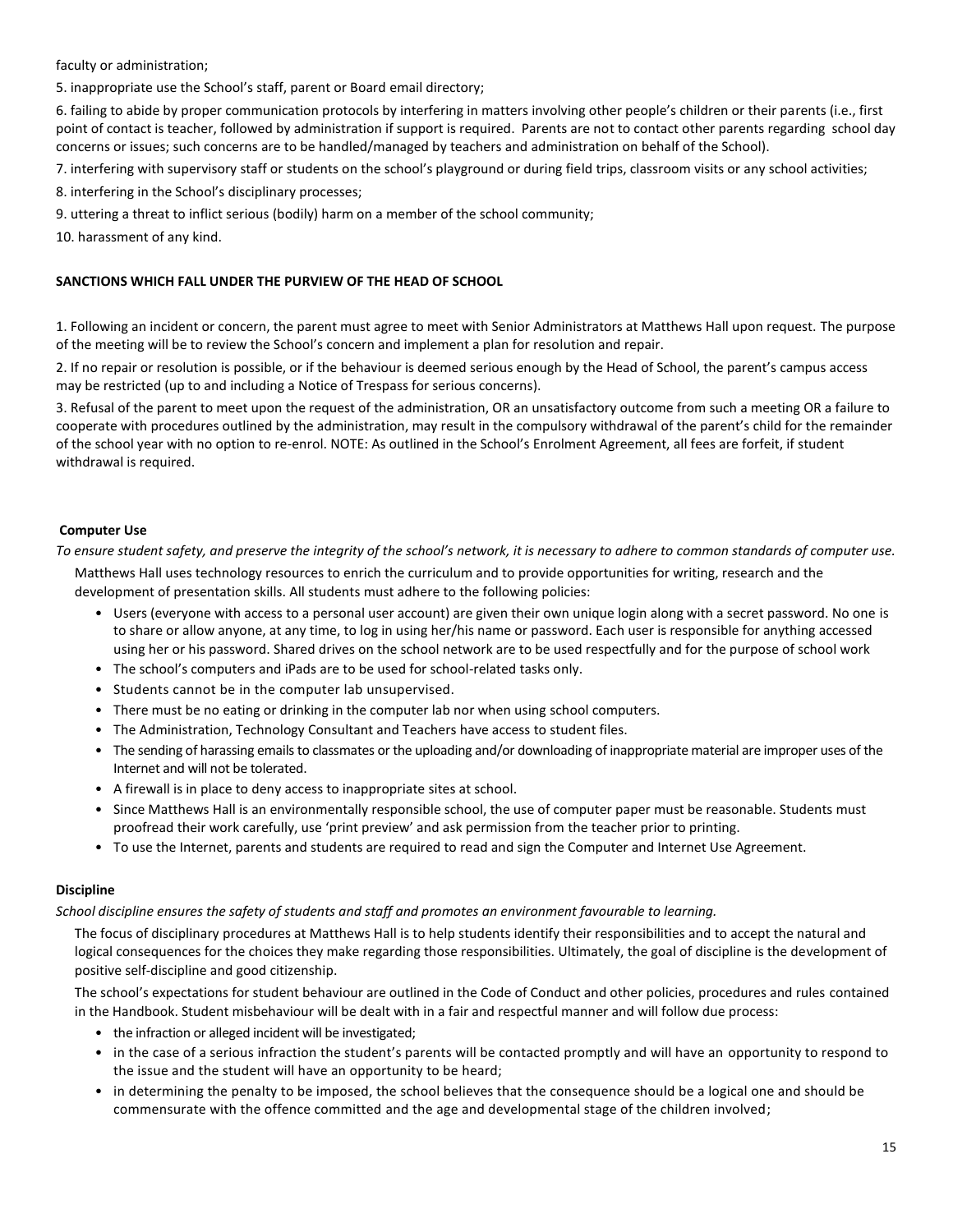- the consequences may range from a reminder or warning for a minor infraction of the Code of Conduct to suspension or expulsion for major infractions; this includes infractions of other policies, procedures and/or rules;
- the classroom teacher will normally determine consequences for misbehaviour. In more serious circumstances, the school administration will be involved in determining the consequences;
- the consequence will be monitored to achieve appropriate behaviour;
- in the case of suspension a re-entry plan will be required;
- in the case of expulsion, due process will be followed.

The school makes every effort to assist students in adhering to the rules. All members of the school's administration and faculty are concerned with the discipline of each student in the school and are committed to the principles of restorative justice. All final disciplinary decisions are the purview of the Head of School.

### **Distribution of Correspondence**

### *Clear communication is important*.

Any correspondence to be distributed or posted through the school requires the prior permission of the Head of School.

Requests from parents for special letters, references or assessments for outside agencies must be referred through the office of the Head of School.

### **Entrances and Exits**

The identification of entrances and exits to be used ensures the safe and orderly movement of persons on the campus and controls trespassing by unwelcome intruders.

Classes will move throughout the campus in an orderly manner accompanied by teachers and supervisors. Following arrival in the morning and following recesses, the students will line up and be escorted to their classrooms by their homeroom teachers. Normally students are not to use the front entrance of the school.

At morning, noon and recess times, students will enter the school through designated doors.

For student safety, visitors are required to sign the visitor's book in the School Office and their presence announced to the teacher whom they are visiting, before being admitted.

### **Food**

### *The expression of good manners is an important part of the social development of all of our students.*

In most cases, all lunches, snacks and refreshments are to be eaten in the classrooms. Students are expected to sit while eating and observe good manners. All parents, students and staff are reminded that, for the safety of students with food allergies, Matthews Hall strives to be a "nut-free" school.

Glass containers for drinks are dangerous and should not be used. Lunch should be packed in containers that are easy for the child to manage. A microwave oven is not available for student use.

Parents must first check with the teacher for permission before bringing or sending any food to the classroom that is to be shared. This includes celebratory treats and snacks.

### **Fundraising**

### *All students benefit from approved fundraising events.*

On occasion, fundraising activities take place. Funds from these events are allocated to special projects. All fundraising activities at the school must have the approval of the Head of School. Students are reminded that door-to-door canvassing is not permitted. Participation by students in fundraising activities shall be voluntary.

### **Health Concerns**

### *Maintaining a safe and healthy environment is a school priority.*

The practice of personal hygiene promotes mental and physical health, as well as the social well-being of the student. All students are asked to practice good hand washing habits and to be careful when handling food.

Community hygiene is concerned with the prevention of communicable diseases such as influenza, COVID-19, pink eye, chicken-pox, impetigo, whooping cough, measles and strep throat. In the interests of the health of all persons at the school, parents are asked that any children who are suspected to have, or have been diagnosed with, any communicable disease remain at home until the period of infection is over. Students with colds are asked to practice good hygiene to avoid infecting others.

Spring and Fall are the seasons when pediculosis (head lice) is most prevalent in school children. Lice spread through head to head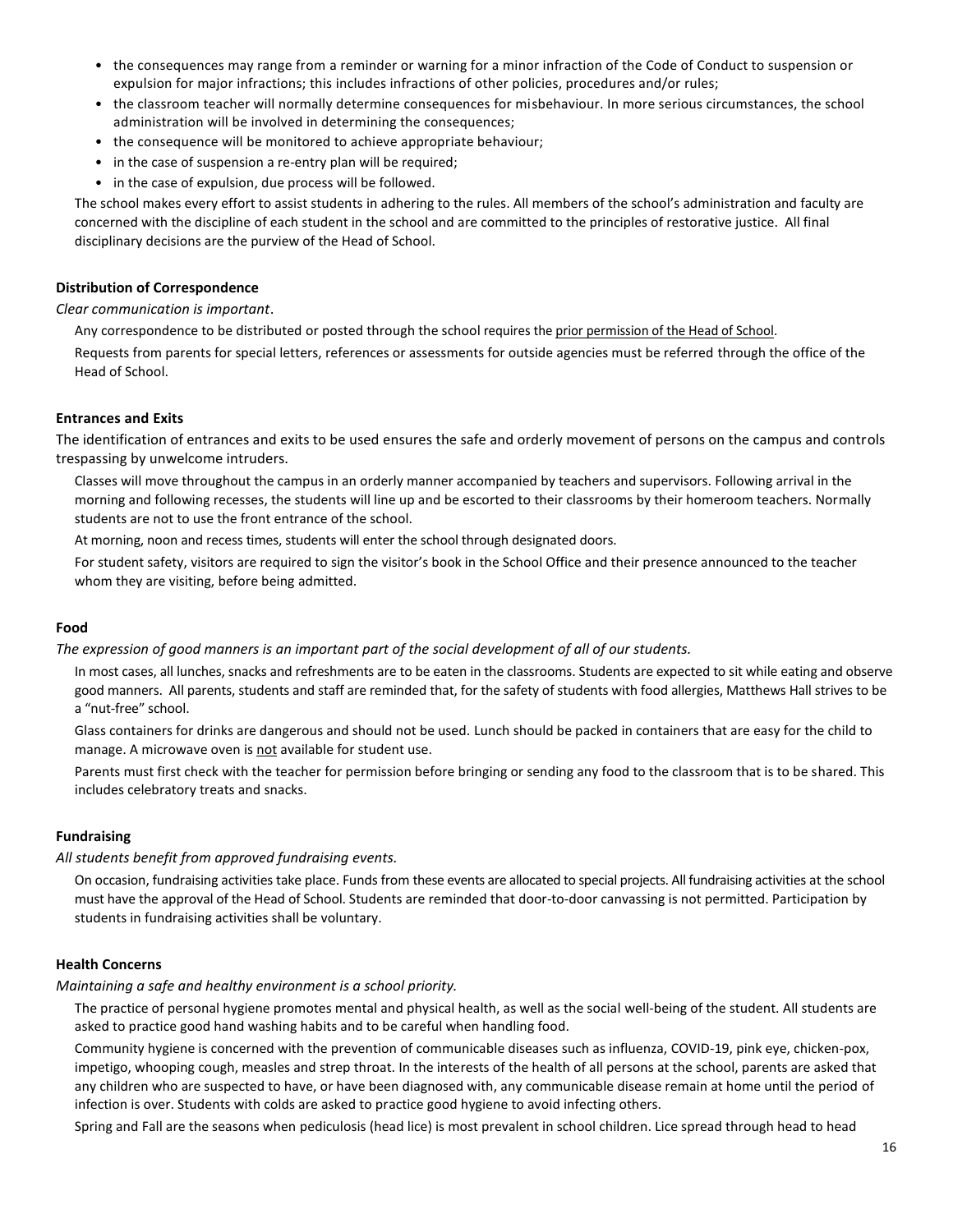contact, or by the sharing of headwear. If you find evidence of head lice, please inform the school. Information is available from a pharmacist and the Middlesex-London Health Unit. Affected students must remain at home until treatment has been applied and there are no active lice or nits in the hair.

If a student feels ill at school, (s)he must notify the teacher, who will express this concern to the School Office. The School Office, conferring with the Head of School or designate, will follow up as directed. Only an adult from the school will communicate with the family.

It is the parents' responsibility to provide the school with information regarding any allergies their child may have. Any allergic conditions should be identified at the time of admittance or as soon as an allergy is detected later in the child's life. In cases of life-threatening or severe allergies there are special school procedures.

See also Section 4 - Student Services, Emergency Medical Treatment for additional information.

### **Leaving School Campus**

### *Student safety is a priority.*

Students may not leave the school campus at any time without their parent, an appointed guardian or written permission from the parent.

Occasionally, a student will need to be taken from school by a parent for an important reason. On these occasions, the parent should notify the school ahead of time. On arrival, the parent must check in at the School Office. The student will then be called to the School Office by the school secretary. Occasionally, parents pick up students to take them to lunch. This practice is acceptable, provided the above procedure is followed. Unless accompanied by a parent, students remain at school for lunch.

Upon the student's return to school, parents must bring the student to the School Office to check in. The school secretary will give the student an admit slip to take to the classroom teacher.

When a person other than the parent or guardian is picking up a student, authorization by the parent or guardian for doing so must be provided in writing to the School Office.

### **Lockers and Coatrooms**

### *Orderliness and care of personal and school belongings are desirable character traits in Matthews Hall students.*

Students in the main building are asked to keep their coatrooms or lockers tidy by hanging up all clothing. Students in Grades 4 to 8 will be assigned a locker. It is the student's responsibility to keep the locker neat and clean and observe habits of good hygiene. Old lunches and snacks must not be stored there, stickers and tape must not be affixed to lockers and locker fronts must remain clear of any postings. For safety reasons **locks will not be used**. Locker doors should be able to close without a lock. No valuables should be left in the locker. The school is not responsible for the loss or theft of valuables left in the locker. The school reserves the right to inspect desks and lockers.

### **Musical Instruments**

### *Children must learn to take care of property provided for their use.*

Music is an integral part of the curriculum at all grade levels at Matthews Hall. Students in Grades 5 to 8 follow a program in instrumental music. Students must take care of the instruments whether they are provided or leased. They are responsible for safe storage at the back of each classroom and for proper use of the instruments. They are expected to have them ready for their classes. With leased or school-owned instruments, the student will be held responsible, and may be required to pay for damage due to negligence or loss.

#### **National Anthem**

### *Patriotism and pride in Canada are demonstrated by proper demeanour during the playing of the national anthem.*

The national anthem is played at the beginning of each school day. All students, staff and visitors are expected to show respect for our country and its anthem by stopping whatever they are doing and standing steady when *O Canada* is played and remain still until announcements are completed.

#### **Plagiarism**

#### *Academic integrity is intrinsic to all academic institutions.*

The school must ensure that all students are doing their own work and are being evaluated on their own work. Academic dishonesty is treated seriously.

Plagiarism is the copying of the work of another person and submitting it as one's own. Students must not copy the work of another author or student without giving due credit. This applies not only to information found in books, but also to sources from the Internet.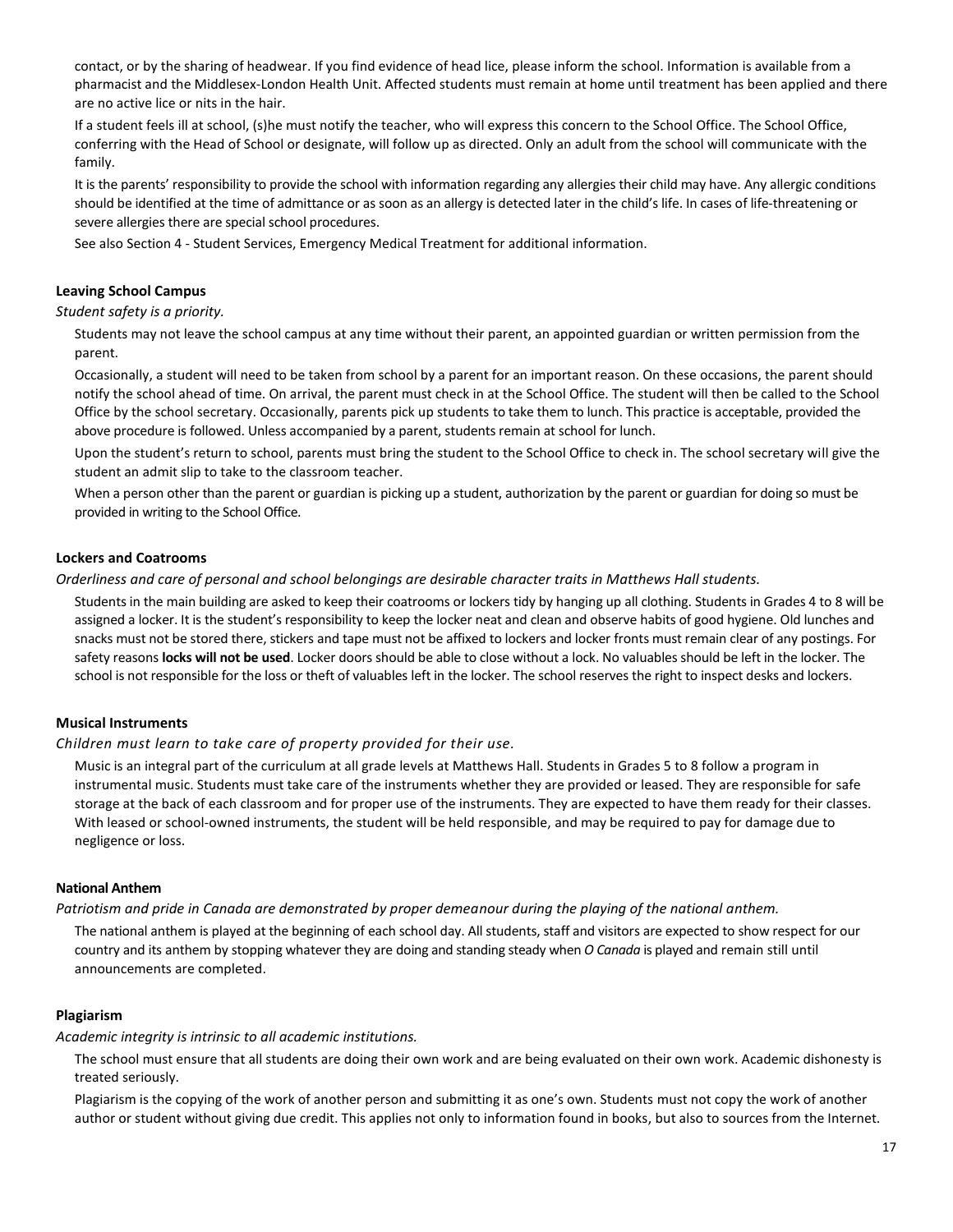### **Playground**

#### *Fair and safe play is everyone's business!*

Students are expected to play fairly and safely at all times. Learning to share equipment in a safe manner is stressed with all students. For student safety, only approved games may be played on the playground. Students must play in areas where they can be seen by the playground supervisors. Students may play on the school grounds during recesses, but not after school dismissal in the afternoon. **Students who arrive before 8:40 am must go directly to the Extended Day program.** After 8:40 am students are to go directly to their classrooms where they will be supervised by their teacher as they prepare for the school day.

Students are provided with play and sports equipment for recess time. Each class is responsible for this equipment. Equipment may not be taken from the physical education storage room for use during recesses. Personal equipment is not to be brought from home. All students are reminded of the school rules of no rough play.

### **Posters**

*Clear and non-offensive communication, displaying appropriate language usage, is to be demonstrated by students.*

There are times throughout the year when students need to communicate with the school community by displaying posters promoting classroom or school-wide events. Teachers will approve the content first and give approval for the posters and will indicate where and how the posters may be exhibited. Students putting up posters outside the classroom in the school hallways must obtain approval from the Head of School or Head's designate.

### **Safety Drills**

*Drills are mandated to make Matthews Hall a safe environment for all students and staff*.

Fire and building evacuation drills and lockdown procedures are carried out. Teachers practise evacuation procedures with their classes until they are confident that the students are able to leave their location and proceed to assembly areas safely and efficiently. School-wide drills will be held early in September and throughout the year. At any time, the London Fire Department may conduct an unannounced fire drill. In case of actual evacuation, **Zarfas Hall**, located on roadway #1 on the **grounds of CPRI**, will be used. In an actual emergency, all parents will be notified.

### **Student Complaints**

*Fairness and due process will be followed in dealing with student grievances.*

Following due process, students and parents should take complaints to the teacher first. If the issue cannot be resolved at this level, then it may be necessary to involve the Head of School. In all instances, care will be taken to ensure that all students are treated fairly.

For conflicts that arise on the school playground, the student should bring the problem to the attention of the supervising teacher.

### **Student Non-Solicitation Policy**

Students are advised (and parents reminded) that Matthews Hall cannot facilitate the sale of goods or the active sponsorship of children's out-of-school activities or school activities on school premises (for example: pledges for sports teams, scouts, drama, dance etc.)

This puts our faculty and staff in an unfair position when approached by students to make donations or purchases in support of nonschool activities. Since our staff cannot be expected to support every child's request, we must insist that no such appeals are permitted on school premises. Thank you for your understanding.

### **Supervision of Students**

*To ensure a safe environment for all students, necessary supervision will be in place.*

Students cannot be unsupervised on the school campus. They may not be in classrooms or other areas of the school, such as the computer lab, library resource center or the gymnasium, without supervision.

Teachers supervise their classrooms before school begins from 8:40 to 8:55 am and the playground during all recesses. There are also teachers supervising after school from 3:55 to 4:10 in the hallways and in the student pick-up and bus loading areas. Students may not use the playground without parent supervision at this time. **Students will be directed to Extended Day if they are on the grounds**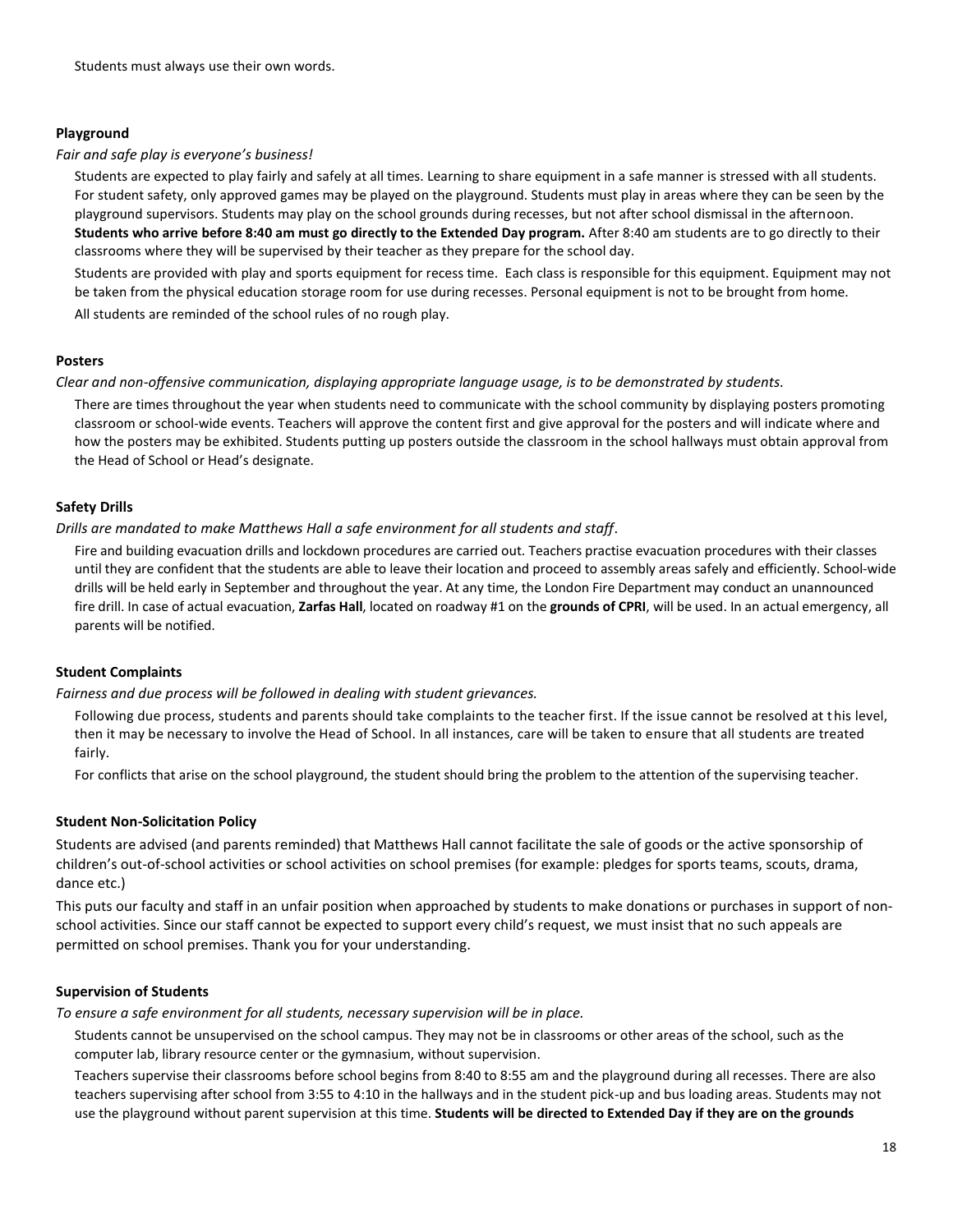**before or after supervision time without an activity to attend**. Parents of students who are not registered for Extended Day will be subject to a surcharge plus the regular fee.

### **Telephone Use**

*The school's telephones are for business purposes generally or for student/parent emergency calls.*

Students may use the school's telephone for important reasons only. They must seek the teacher's approval first and then they will be given a note to take to the School Office to explain the reason for the call. Any call involving health concerns will be made by School Office staff.

Students may not bring cellular phones to school. On field trips, supervising teachers carry a phone and will call if an emergency arises. On extended trips, the teacher will call to inform the school of the group's safe arrival at the destination.

### **Traffic Safety**

### *The safety of our students and managing traffic flow is a collaborative effort at Matthews Hall.*

Driver cooperation, common sense and respect for others contribute to a safe start and end to your child's day. We ask that all parents follow these procedures for entering and leaving the property.

'Loading Zone' and Parking for drivers of students in Grades JK to 8

- Enter St. Thomas Aquinas Catholic Secondary School Drive and proceed south on the two-way road
- Turn west onto the one-way RING ROAD and proceed to the "LOADING ZONE" on the west side to stop to drop off or pick up your children. Students and belongings should be ready beforehand to speed up the drop-off or pick-up of your children OR
- Proceed to the parking lot if you're accompanying your children onto or off the playground or directly to and from classrooms for parents of kindergarten students.

The ONLY exceptions to this are for Extended Day

students at 7:30 am and 5:30 pm, where the front entrance may be used.

Parents for Kindergarten children who are regularly accompanied by younger siblings may obtain special permission from the office for use of the front entrance.

### Please note that

- Cars are to proceed one way only.
- There is no parking on the two-way drive of St. Thomas Aquinas Catholic Secondary School.
- Park in our parking lot only. **The front parking lot is only to be used by parents of kindergarten students accompanied by a younger sibling. No exceptions. Students are not to be dropped off at the front doors even when they are late.**

Our dismissal rules are listed below and all persons are expected to follow them while on school property:

- At 3:45 pm, car students from Grades 1 to 8 walk directly to the west gate 'Loading Zone' and line up on the sidewalk. Bus students go directly to the front atrium doors and line up inside.
- Parents of kindergarten students meet their children at the classroom doors and accompany them to their cars.
- All students and drivers are to follow the directions of the supervising teacher.
- No student may play anywhere on the playground from 3:45 to 4:10 pm.
- Students load cars and buses according to the directions of the supervising teachers.
- Parents or other drivers who are using the parking lot must walk up to the sidewalk at the south gate to accompany students to cars.
- Students may not use the south gate without adult accompaniment. For students' safety, there are no exceptions to this rule.
- Students who are not picked up afterschool go to the Extended Day Program until their drivers arrive. Drivers must park their cars and proceed to the Extended Day Program where the supervisor will release the students. Costs for Extended Day plus a surcharge will be charged to the student's family.

Students who ride their bicycles to school must have parental permission to do so. Bicycles are to be locked to the racks on the east side of the school.

Students using public transit enter and exit school property through the east gate, without taking short cuts through the Main Building. If older students are to take city buses or taxis, parents must notify the School Office in writing.

### **Transportation of Students**

*Matthews Hall is committed to safely transporting students to school-sponsored off-campus activities.*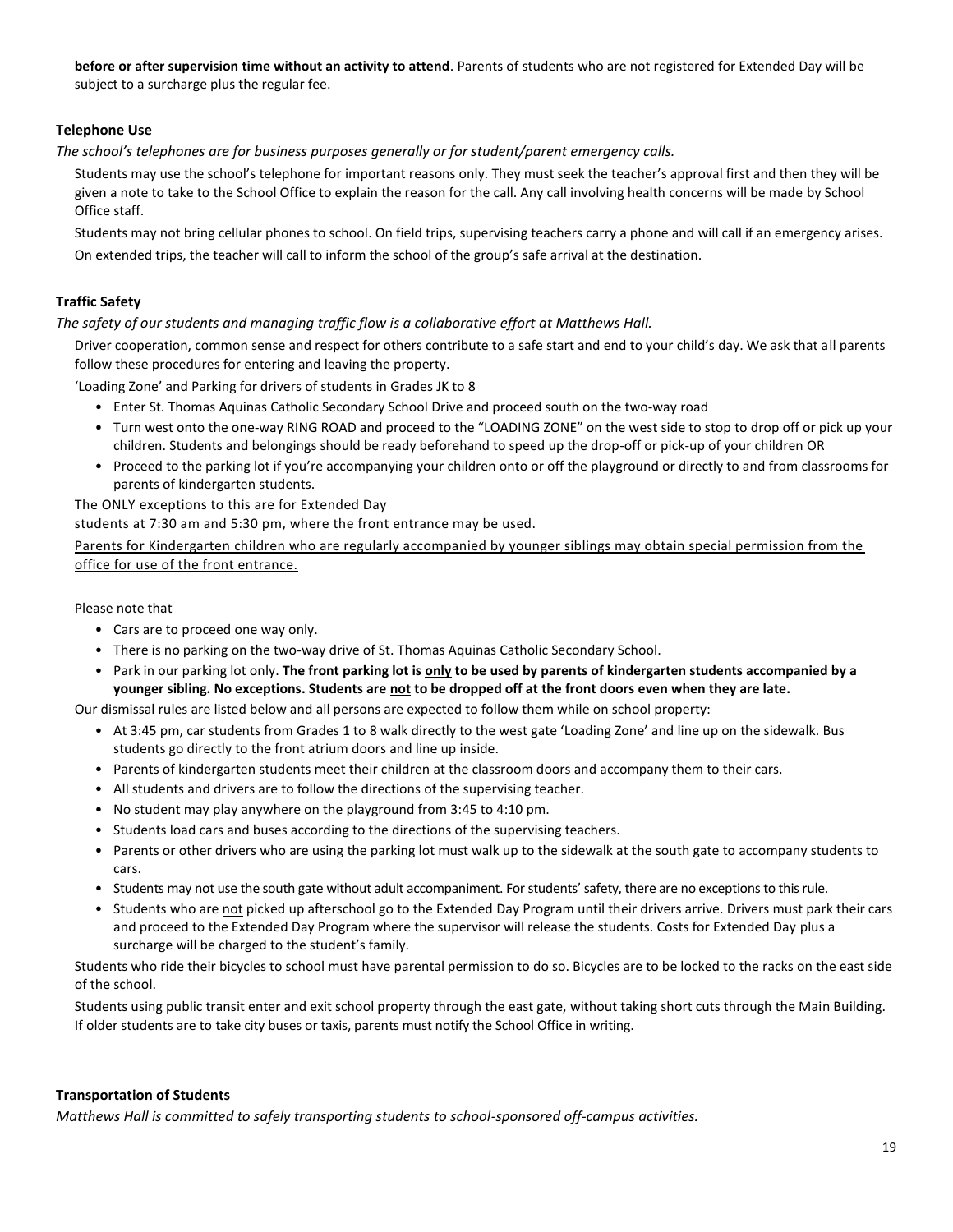Private vehicles may not be used to transport students to off-campus activities without the permission of the Head of School and parents and with proper waivers being signed by volunteer drivers . While Matthews Hall is not a guarantor for our transportation providers, only vans and buses operated by licensed carriers will be used.

Students must exercise caution when getting on and off the bus. The driver's authority on the bus is to be respected. Students will be assigned seats and good behaviour is expected. There must be no yelling or waving of arms outside the windows and eating and drinking on vehicles are not permitted. Consequences for misbehaviour may range from a warning to loss of transportation privileges. Teachers are assigned to bus supervision.

### **Uniforms, Dress and Grooming**

### *A positive school climate, team effort, spirit and pride in Matthews Hall, are all promoted by the school's dress code.*

All students, from Kindergarten to Grade 8, are expected to attend school in the appropriate uniform. Uniforms must be clear, in good repair and properly sized. All students must have indoor, outdoor and physical education shoes that do not leave marks on floors. Children in primary do better with shoes with Velcro fastening. Students are expected to keep their uniforms neat and orderly throughout the day. Skirts should be no more than 3 centimeters (two fingers) above the knee. There are three styles of uniforms, which are listed below.

### **The formal uniform (Dress #1)**

The formal uniform is worn on **Monday, Wednesday** and **Friday**. This uniform is worn to most school assemblies. It is also worn on specially designated days and occasions, such as Founder's Day and Closing Exercises. Special days and occasions when the formal uniform is to be worn will be announced by the Head of School.

### **The informal uniform (Dress #2)**

The informal uniform is worn on **Tuesday** and **Thursday**.

**Uniform shorts** are available for warm weather days. These may be worn in the Fall up to Thanksgiving, and in the Spring after Victoria Day unless otherwise announced.

### **The physical education uniform**

The physical education uniform is worn for physical education classes, intramurals, cross-country running and inter-school sports. It is also worn for some outdoor activities such as day and residential camps. The students will be informed of the occasions when wearing this uniform is appropriate.

For detailed information on the uniforms, please refer to the brochure Matthews Hall School Uniforms.

A gym bag, imprinted with the school's name, will be provided by the school to store t-shirt, shorts and shoes.

#### **House League T-Shirts**

The school store stocks team House League t-shirts that will be used throughout the school year to build school spirit and house league team identity! Each student and staff member will be required to purchase a house league t-shirt, which will be worn during house league events and theme days!

Winter boots must be removed before entering the classroom. They should be stored neatly as directed by the classroom teacher. Shoes are stored on the top shelf of the lockers at the end of the day.

Students may, on special theme days, be given the opportunity to wear clothing other than their uniforms. On these occasions, students are to dress in a respectable manner with clothing appropriate to the theme of the day. No objectionable words, pictures or symbols are to be displayed. Otherwise, they are expected to wear the uniform.

Excessive jewelry or accessories are not permitted to be worn with the school uniform. Approved pins, such as the Grade 8 graduation pin, may be worn on sweaters or blazers. Hair is to be neatly groomed and all hair should be neatly pulled back from the face during any activities where long loose hair is deemed to be unsafe. Girls may wear plain red, green or black or Stewart Tartan hair accessories to hold hair back.

Ball caps, etc., may not be worn indoors. Non-uniform jackets or hoodies must not be worn indoors for warmth. School blazers and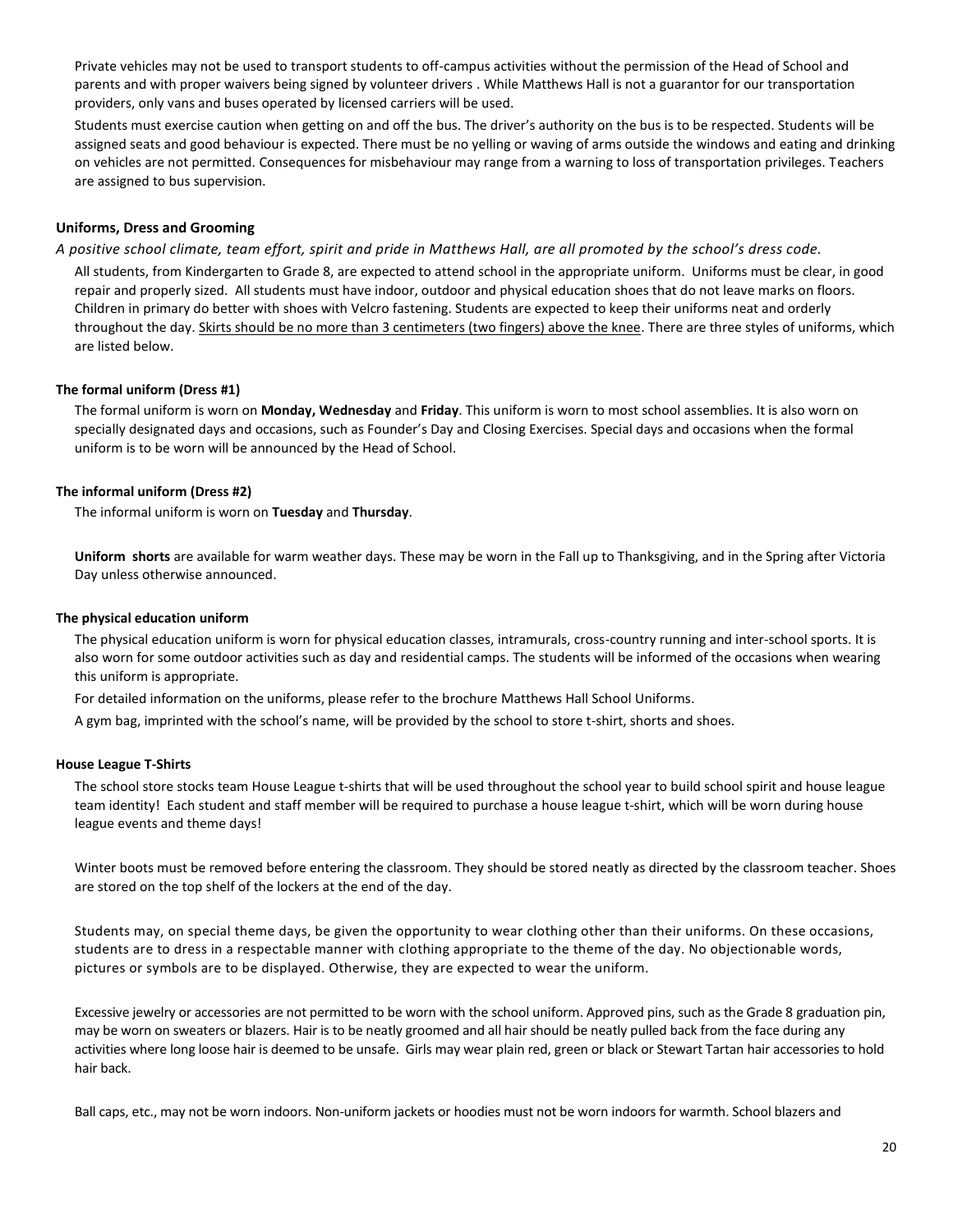sweaters exist for this purpose. Only clear nail polish is permitted. Students must not wear makeup at school. Students must not display tattoos or **coloured hair.**

Students who are not dressed in proper uniform will be directed to the office and must be dressed appropriately before re-entering class. Students who are missing a uniform item may be provided with a replacement from the school store and the cost will be charged to the family.

Habitual uniform infractions will be addressed with students and parents by classroom teachers or the administration.

### **All clothing, shoes and bags must be labeled with the child's last name.**

### **Valuables**

*Students should exercise prudence in bringing valuable articles to school.*

Students should not bring non-essential valuable articles or large sums of money to school. Exceptions are the bringing of tennis racquets and privately-owned musical instruments. The student must look after them and the school will not accept responsibility for the safe care of any of these items. If a student must come to school with a significant amount of money, she/he should take it to the School Office to be kept until the end of the day.

### **Visitors**

*Matthews Hall is committed to creating and maintaining an environment that is safe and welcoming for students, staff, parents and the school community.*

For student safety, the school must, at all times, know what persons are on the school campus. All visitors are required to report their presence at the main office. Parents dropping off an article, lunch or note to students in either building must check in at the School Office. We will arrange for delivery of items. If parents are removing a child early from school or are bringing a child back to school, then they must go to the School Office.

All community visitors and parents staying to conduct workshops or other activities in the school must receive a visitor's badge that will identify them as welcomed visitors to our school.

**Volunteers who are in regular and direct contact with the children will be required to submit to a "Vulnerable Person's Screening" by the London Police Department.**

### **Washroom Use**

*For etiquette and safety, students are required to seek permission to leave the classroom.*

Students must ask their teacher to leave the classroom to use the washroom. During other activities, and during recesses, permission should be sought from the supervising teacher.

At recesses, students will use their assigned washrooms. Permission to use the washroom will not be unreasonably withheld.

## **SECTION 3**

## Academics and Co-curricular Activities

### **Admission Procedures**

*Matthews Hall attracts families who share our vision and beliefs in education.*

Matthews Hall welcomes inquiries from families interested in a challenging and values-based program. The school attracts diverse students who love to learn, have a variety of interests and enjoy school life.

To determine a candidate's readiness for Matthews Hall, we consider previous school reports, the results of any formal educational assessments and observations from a day at school.

Any family interested in applying to Matthews Hall should follow these steps:

- make an appointment for a parent interview and tour;
- complete an application form, including non-refundable application fee, and submit it to the school, with appropriate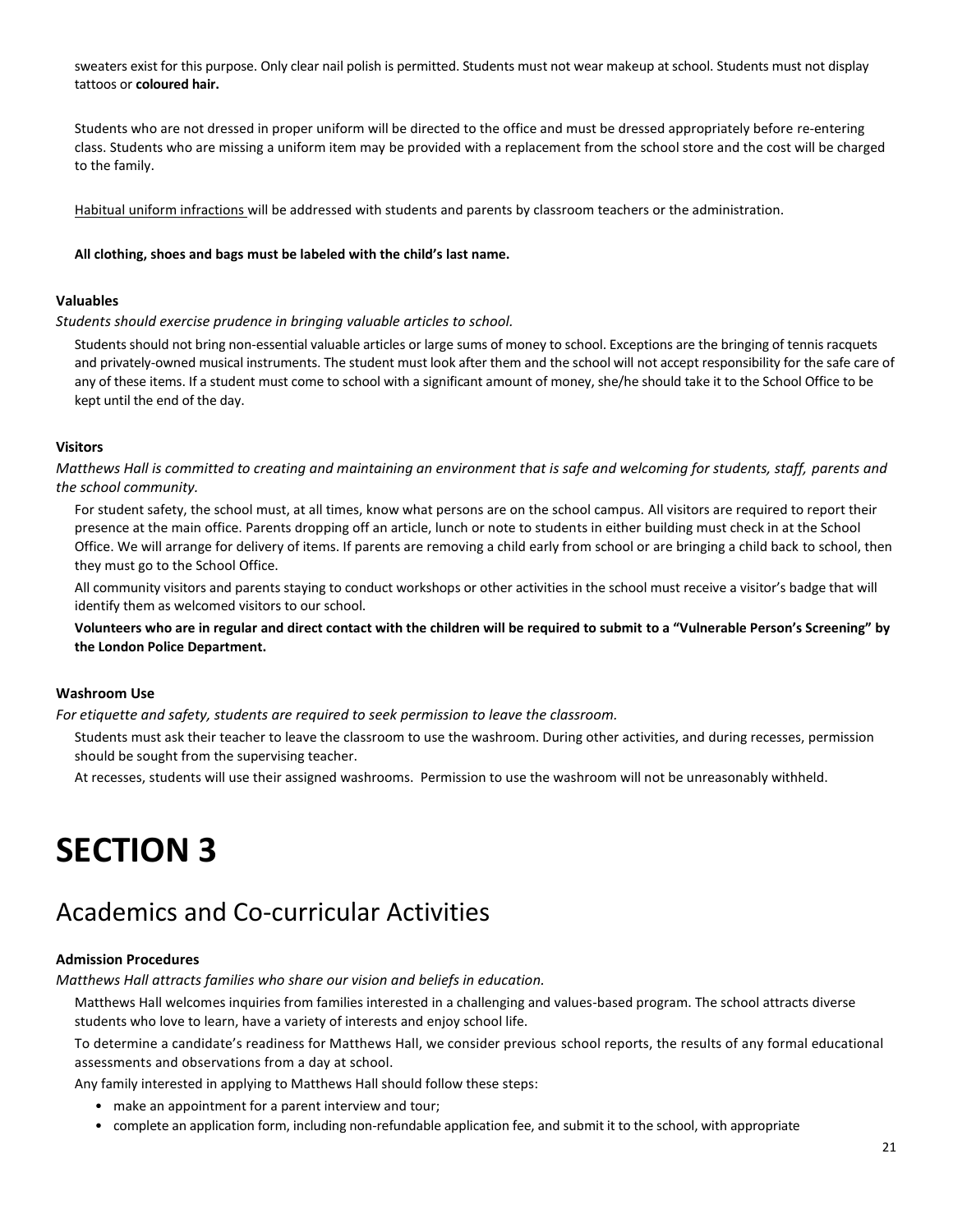documentation;

arrange for the child to visit the school.

Applicants are notified of acceptance by mail.

### **Matthews Hall, in its sole discretion, reserves the right to refuse admission to any student.**

### **Student Agenda and Google Classroom**

*Through school wide use of the Agenda and Google Classroom in the Middle School, students will develop organizational skills*.

At the beginning of the school year, students in Grade 3 to 5 receive a Student Agenda. This is an important resource for both students and parents. Students in Grades 3 to 5 use the agenda to record homework, projects and events.

The Agenda is also a valuable tool to assist in parent-teacher communication. It contains a message pouch in which messages to and from home may be carried by the student. For privacy, teachers should always send sensitive comments through the pouch. By using the Agenda, students will build personal organizational and essential social skills.

Students in Grade 6 to 8 use a Chromebook and Google Classroom to manage their assignments, collaborate and develop independent time management skills.

### **Alumni Class Representatives**

### *It is important and desirable to maintain contact with all alumni.*

To act as a link between the school and its alumni, every year a graduating student is selected to be a contact between the school and that class.

### **Ambassadors' Club**

*Matthews Hall provides opportunities for students to demonstrate leadership skills and school spirit.*

Students in Grades 1 to 8 are selected to represent their classes as members of this club each semester. The purpose of this club includes the following:

- to promote enthusiasm for school activities and build school spirit;
- to act as hosts, greeters, guides and helpers;
- to undertake projects which carry the school's name positively into the community.

A rotation of student ambassadors is encouraged in order to support and cultivate the leadership skills of many students.

### **Assemblies**

*School spirit and community are fostered by attendance at regular assemblies.*

School assemblies for Grades 1 to 8 are usually held one Wednesday per month, or as otherwise indicated on the school calendar or as announced. Kindergarten students usually only attend on special occasions. There may be special speakers and presentations. School-wide announcements, information on upcoming happenings at the school, outcomes of special events and student accomplishments are all shared.

Students participate in regular school assemblies and learn to show appropriate behavior suitable to the occasion. Some assemblies are formal and solemn, while others are intended to foster fun and school spirit. Students enter and leave the assembly hall as appropriate in the company of their teachers. Dress for most assemblies is formal uniform unless otherwise indicated (i.e., some assemblies may coincide with a special theme or House Activity day).

### **Assessment and Evaluation Process**

*All students at Matthews Hall are encouraged and helped to achieve their personal best. Improvement in student learning is the shared responsibility of students, family and teachers.*

Student assessment is an integral and continuous part of the curriculum. A wide variety of assessment strategies are used and students are assessed on both achievement and learning/social skills.

Assessment in all programs includes in-class course work, homework, projects and tests. In some older grades, teachers will provide the students with information on the assessment weighting for each course at the beginning of the academic year. Any single assessment will not exceed fifteen percent of the final grade in any class.

When tests are scheduled, teachers are expected to provide students with written study outlines, allowing at least a weekend for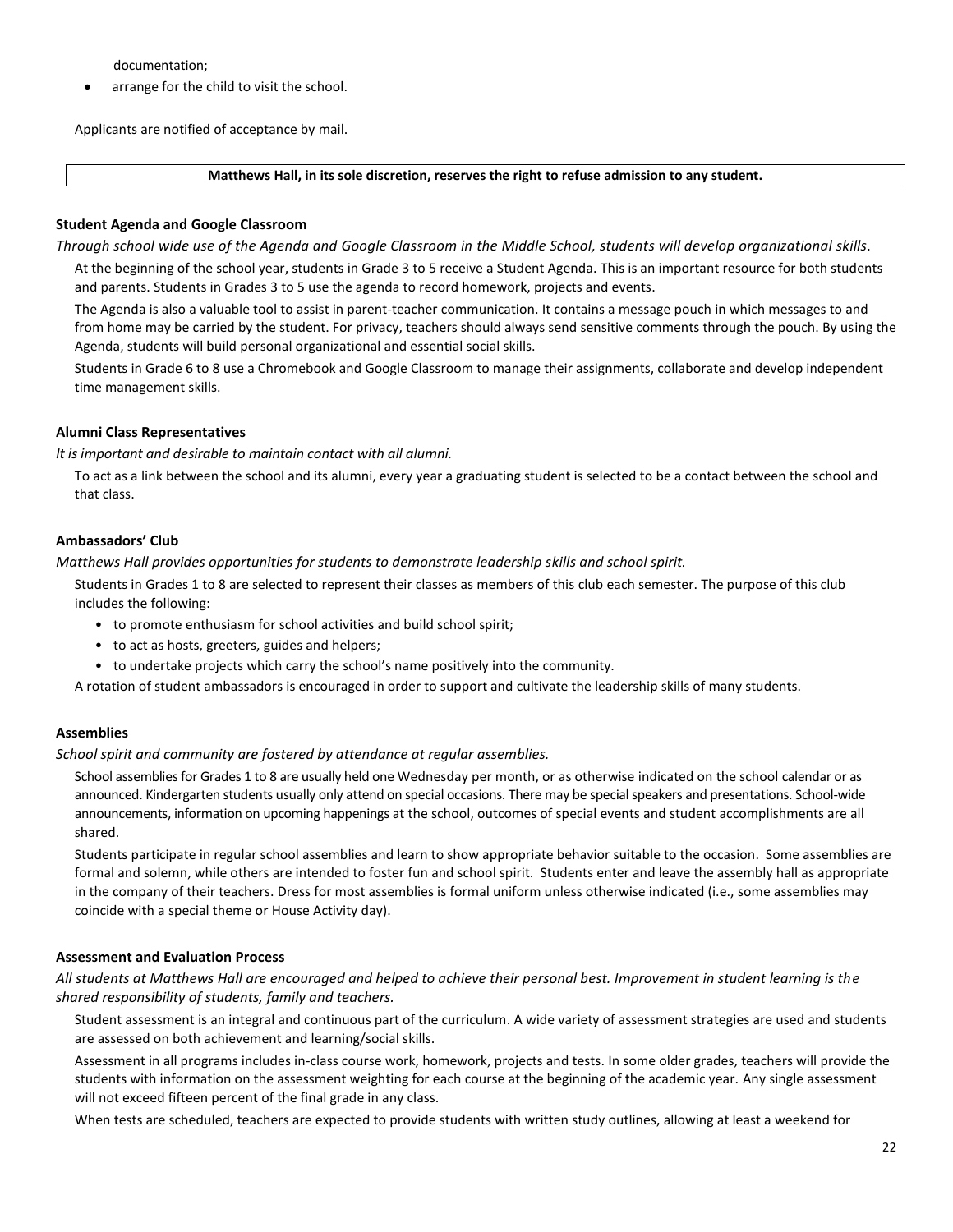review.

The student's report card grade is arrived at through this system of weighted assessment activities.

In addition to normal classroom assessment, individual, class-wide and school-wide assessments may take place. Annual achievement tests for students in grades three, six and eight in reading, spelling, mathematics, language and study skills are performed using the Canadian Achievement Tests. These tests are scored externally and retained in the documentation file of each student's Ontario Student Record. Matthews Hall also assesses the classroom programs to ensure an up-to-date and challenging curriculum for students at all grade levels.

### **Athletics**

*Participation in school athletic events provides an excellent opportunity for personal growth and the initiation of a lifelong interest in physical activities.*

Beyond participation in the instructional physical education program there are many opportunities provided at Matthews Hall for students to participate in athletic activities. These occur at three levels: House League programs; Club activities; Inter-school teams. Many of these activities are seasonal and there is a good variety of activities at different times of the year in which students may participate. All students are encouraged to participate in school wide activities.

Students who play on inter-school teams are reminded of the commitment that they make to the team when representing the school. They must be prompt and faithful in attending practices and games.

### **Fall Opportunities**

Terry Fox Run – Kindergarten – Grade 8 Cross Country Meet – Grades 4-8 House Leagues, Primary 1-3 5-A-Side Soccer House Leagues, Junior Girls, 4-6 5-A-Side Soccer House Leagues, Junior Boys, 4-6 Volleyball House League, Intermediate Girls & Boys, 7-8 Modified Volleyball – Junior House League – Girls, 4-6 Modified Volleyball – Junior House League – Boys, 4-6 Volleyball Team – Girls, 7-8 Volleyball Team – Boys, 7-8 **Winter Opportunities**

House Leagues, Primary 1-3 Basketball Team – Girls, 7-8 Basketball Team – Boys, 7-8

Basketball House League Intermediate – Girls, 7-8 Basketball House League Intermediate – Boys, 7-8 Ice Hockey, Junior and Senior Teams – Girls & Boys Skating and Skiing

### **Spring Opportunities**

House Leagues, Primary 1-3 Floor Hockey, House League Intermediate – Girls, 7-8 Floor Hockey, House League Intermediate – Boys, 7-8 Floor Hockey, House League Junior – Girls, 4-6 Floor Hockey, House League Junior – Boys, 4-6 Track and Field Team – Girls and Boys, 4-8 Swimming and Tennis

All of our students and coaches are committed to good sportsmanship in all athletic activities.

### **Student Recognition and Honours**

*At Matthews Hall, we believe that our students excel in a variety of areas and that students should be recognized for their unique achievements.*

All students receive individual recognition in the form of a certificate indicating promotion to the next grade and recognition of two qualities: one for educational excellence; one for the spirit of caring.

In addition, a variety of student awards are presented each year in recognition of academic achievement and outstanding citizenship to students throughout the school.

A number of longstanding traditional awards are also presented to worthwhile recipients.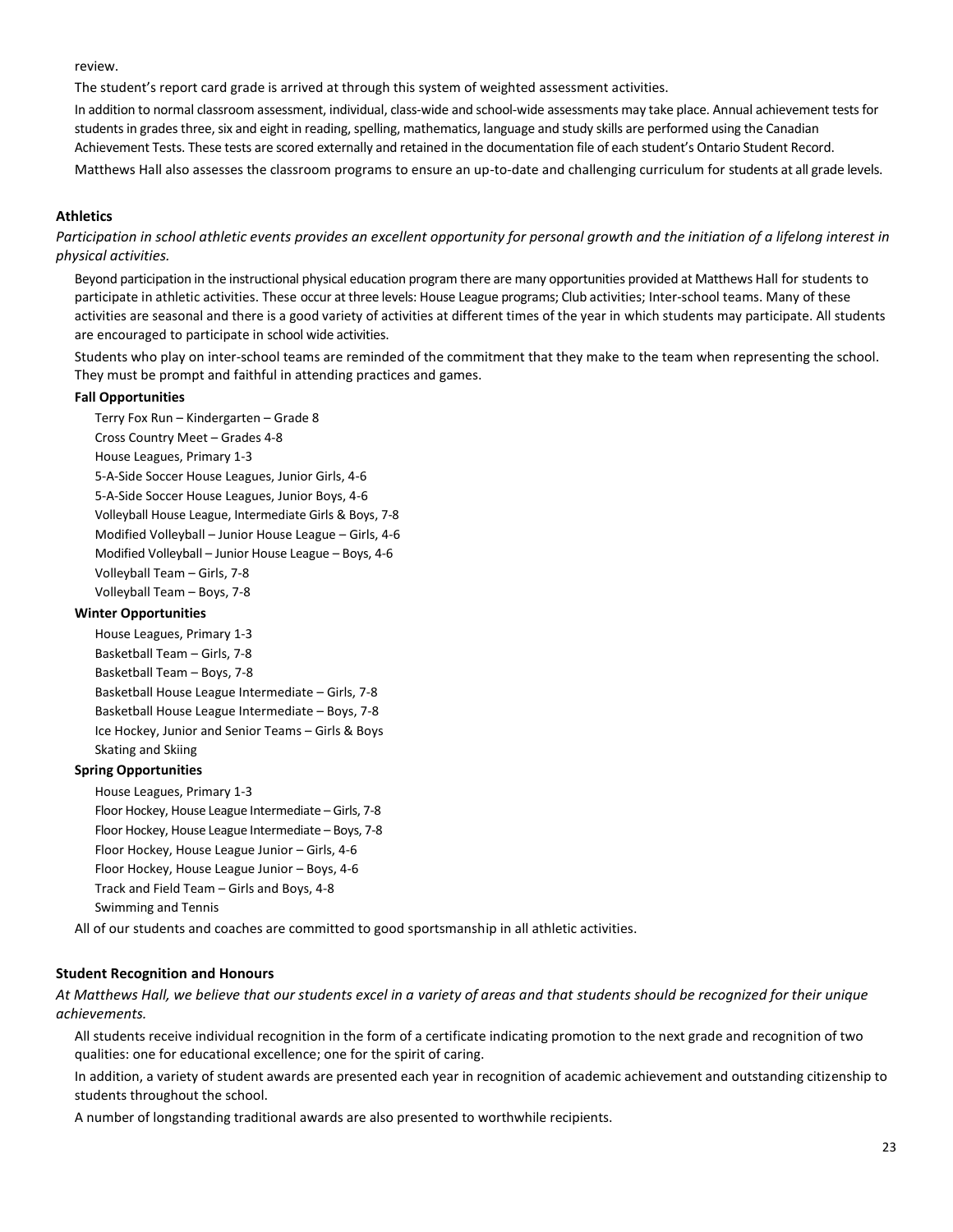### **School Calendar**

*Information in advance promotes participation and peace of mind.*

An annual calendar is published in the resource section of our school website at the beginning of each school year. It is updated regularly in the events section of our web site. Major events and holidays are listed. Families are asked to refer to the calendar for reference and for planning ahead. The weekly e-newsletter provides information about more specific and immediate activities. Together, the annual and weekly calendars assist everyone to be prepared.

### **Chess Clubs**

*Participation in chess clubs nurtures the potential of many talented students.*

Students are encouraged to participate in the noon hour club by the school's Chess Instructor.

Matthews Hall is also the site for city-wide chess tournaments.

### **Co-curricular Activities**

### *All students are encouraged to participate in, and contribute to, the broad school experience offered at Matthews Hall.*

The school offers a wide range of opportunities for students at all grade levels to become involved in co-curricular activities. Students may volunteer to join many clubs and activities, but for some the students must be selected. We hope that all students will choose to participate in an activity of their choice. Besides clubs and athletic activities, there are also choirs and instrumental music ensembles that welcome student participation. Students will need to choose wisely, as some activities may run simultaneously and a commitment of regular attendance is required. All school clubs and groups must have approval from the Head of School. Co-curricular activities are recorded on the report card.

### **Community Service**

*Our students feel great joy and personal satisfaction when they serve the needs of others.*

The development of leadership qualities in all Matthews Hall students includes instilling a commitment to use their knowledge, skills and resources in the service of others. This service may take place in the school and local community and also in the context of the broader global community. The school encourages service that is self-directed, in which students take personal responsibility. Often, this service grows when the student recognizes that something needs to be done and does it willingly.

In the classroom, students are assigned as monitors with specific tasks to complete. Often, these positions rotate weekly so that all students have the opportunity to experience different tasks.

To contribute to the good of the local community, students are invited to join the fight against cancer by participating in the Terry Fox Run. They can help the less fortunate in our community through our annual food drive for St. Joseph's Hospitality Centre. To help needy children in other countries, students can participate in a variety of sponsorships throughout the year.

### **Current Events**

*Discussion of current issues and events helps students understand their world.*

The analysis and understanding of current events is an integral part of a challenging and stimulating curriculum. Students participate in regular current events programs and discussions.

### **Graduation Exercises**

*Graduation is a family celebration of each student's academic success at Matthews Hall.*

This occasion recognizes the achievement of each Matthews Hall graduate and it is celebrated at a graduation event with family, invited guests and staff. The cost for each graduate to attend is covered by the Activity Fee.

A Matthews Hall Graduation Diploma is presented to each student. The first occasion on which the graduates are recognized occurs at the Founder's Reception. At that time, the students are presented with graduation photographs and school pins.

A valedictorian is selected by the graduating class and faculty and recommended to the Head of School. The valedictorian will be invited to address the families and guests on behalf of the graduates. The graduating class may also present a gift to the school. An Alumni Class Representative is also selected.

### **Green Team**

*Protecting our environment is a team effort.*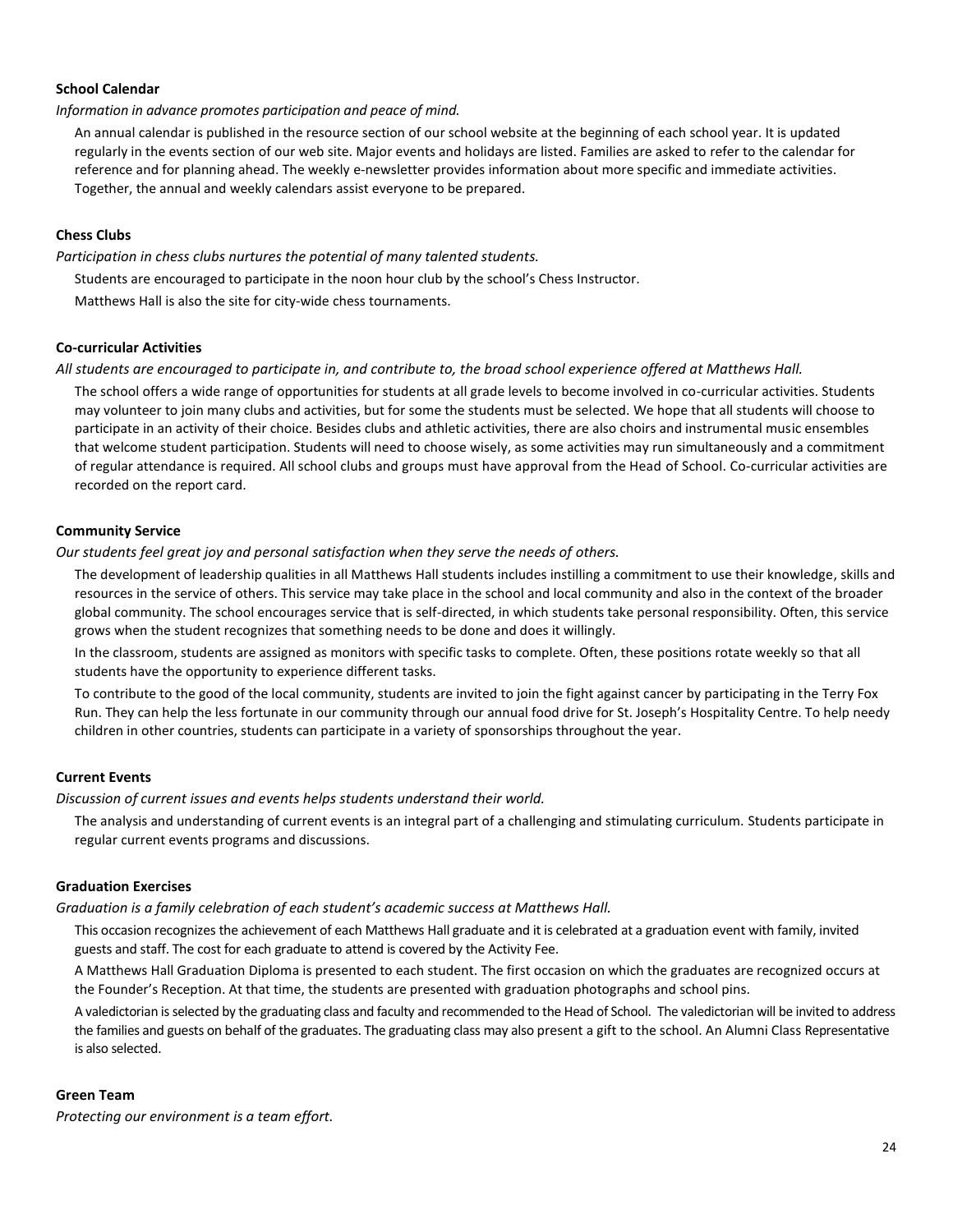The Green Team at Matthews Hall is an enthusiastic group of students and teacher(s) who lead environmental projects at the school. The Green Team has given leadership to the construction of our Outdoor Classroom and to planting an extensive border along our fences to promote enjoyment of our outdoor spaces. The Green Team also promotes the recycling program at the school . Members of the Green Team represent Grades 1 to 8 at the school.

### **Healthy School Committee**

*A healthy school environment includes the social, emotional, spiritual and physical well-being of the entire Matthews Hall community.*

This committee promotes a healthy lifestyle among all members of the school community. The committee is active in promoting involvement through such activities as the Kilometer Club. The committee meets approximately six times a year.

Research indicates that there is a positive relationship between good physical fitness and school achievement. We must all encourage our young people to eat in a healthy manner, and to participate in vigorous physical activities regularly to counteract societal tendencies toward a sedentary lifestyle.

### **Homework**

*Good study habits and reinforcement of work done at school lead to academic success.*

It is a school expectation that all students in grades one to eight will do homework. This promotes self-discipline and good study habits and provides a review of material that has already been taught in class. The amount varies from day to day, but teachers do try to ensure that the student's workload is reasonable. In Grades 6 to 8, where students are on rotary timetables, monthly calendars of major projects and tests are recorded on Google Calendar. If your child appears to have too much or too little homework, please communicate your concern to the homeroom teacher.

The guidelines for homework are as follows:

• Grades 1, 2

fifteen minutes of math review or reading with a parent may be required;

• Grade 3

15 to 30 minutes to a maximum of four school nights weekly;

- Grades 4, 5 30 to 40 minutes to a maximum of four school nights weekly;
- Grades 6, 7, 8 40 to 60 minutes to a maximum of five school nights weekly.

All daily homework should be recorded in the student's agenda. There is space in the agenda for parents to communicate with the teacher regarding homework.

Teachers in Grades 6, 7 and 8 must communicate information about major assignments and tests through Google Classroom and Calendar. They will provide specific information about the task, due dates, procedures, rubrics, as well as study outlines to assist students with their long-range planning. Students will have a school provided email for access.

Students who are absent due to illness are encouraged to recuperate first, then complete missed work upon their return to school. If your child has been away for two full days and is likely to be absent beyond that time, then you may call the homeroom teacher and request homework pick up.

Homework tips for parents and students

- record the homework in the agenda
- set a consistent time for homework to be completed every night
- provide a quiet space, away from distractions such as the television
- if required, provide supervised access to a computer
- students in fourth grade and beyond should complete homework independently as much as possible
- parents should check that homework is completed carefully
- parents should talk about what the student is learning in school

In recognition of our already generous holiday schedule, Matthews Hall makes no commitment to providing extra school work to those students and families arranging extended vacations outside the school breaks indicated in the school calendar. Students who miss extended periods of school owing to family travel will be expected to re-join their classes in progress upon their return. The onus for catching up on missed work remains the responsibility of the parents and student.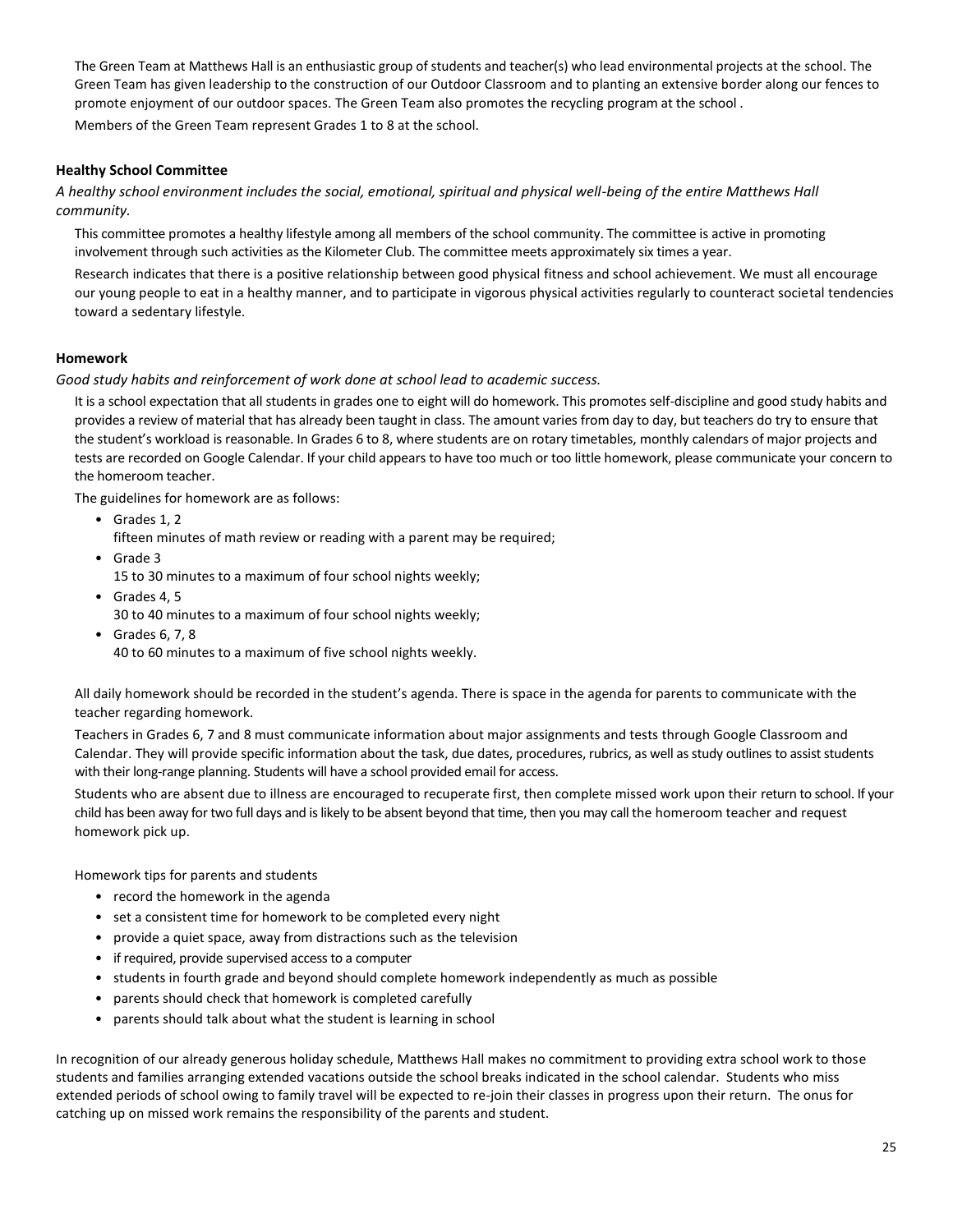### **House System**

### *Maximum participation builds physical abilities and promotes school spirit.*

All students and each staff member are assigned to a house team, which accumulate points throughout the year. This team assignment remains unchanged during their association with Matthews Hall. Points may be assigned for athletic activities or school spirit events. The house names are related to the various historic locations of Matthews Hall over its close to one hundred year history: **Oxford House, St. George House, Waterloo House** and **Sydenham House.**

### **Late Assignments**

### *It is important for all students to develop good time management and study skills.*

When teachers set deadlines for assignments and projects, it is expected that these will be met by the students submitting th e work on time. **If an assignment is handed in after the deadline, students will be asked to confer with the teacher to account for the lateness. If the assignment or project is incomplete, the student is asked to submit what has been done to be marked.** In assigning all work, teachers will set realistic deadlines.

**When there are exceptional circumstances that prevent a student from handing in an assignment, the students are expected to keep the teacher informed.**

### **Library Information Centre**

### *Regular use of the library promotes the enjoyment of reading and the development of research skills.*

The school library serves the academic and recreational reading needs of students and faculty. All students are encouraged to make use of the collection of reference materials and literature. Students are asked to follow all library procedures for selecting and signing out. All materials should be returned by their due date. The cost to replace books that are lost or damaged will be charged to the student's family.

### **Ontario Student Record**

### *Matthews Hall maintains an OSR for every student.*

The Ontario Student Record (OSR) is the record of a student's educational progress through schools in Ontario. The OSR is an ongoing record and will be transferred, if the student registers at another school in Ontario, or when the student progresses to secondary school. The OSR is maintained in accordance with appropriate provincial regulations and guidelines. All OSRs are stored in a locked and secured location.

Student report cards are filed in the OSR. An individual record of accumulated study in French as a Second Language is maintained for each student and this is also filed in the OSR. Any educational, psychological and health assessments of students are stored in the OSR. These reports will only be included if, in the Head of School's judgment, they are conducive to the improvement of the instruction of the student.

Only the Head of School (or designate) and the teachers of Matthews Hall have access to the OSR for the purpose of improving instruction. Every student has the right to have access to his or her OSR. The parents of a student have the right to have access to the student's OSR, until the student becomes an adult. Under both the Children's Law Reform Act and the Divorce Act, 1985, the legal right of a non-custodial parent to have access to a child includes the right to make inquiries and to be given information concerning the child's health, education and welfare.

### **Parent-Teacher-Student Conferences**

### *Communication among parents, teachers and students regarding a student's progress in learning is essential.*

Parent-teacher-student conferences are important scheduled opportunities to set goals and discuss the child's progress in school. It is a priority for Matthews Hall to meet with each child's parents. Students, especially in Grades 3 to 8, are also encouraged to attend. Please refer to the School Year Calendar for dates and times.

### **Personal Goals For All**

### *The great challenge in life is to decide what's important and focus on it.*

A guiding principle at Matthews Hall is that "each child is a separate person living sanely and happily with its contemporaries…" (Kate Matthews). In keeping with this, we admit a variety of students, in a process which is noncompetitive: one child at a time interviewed, assessed, observed within the setting of the school, to be a member of the school community. Upon enrolment, each child's program will receive much personal consideration as to teacher, classmates, areas of strength, needs for support, talents and personal hopes. Class placement is an important part of our professional decision-making for each child. These are educational decisions that rest with the Head of School. It is a distinctive feature of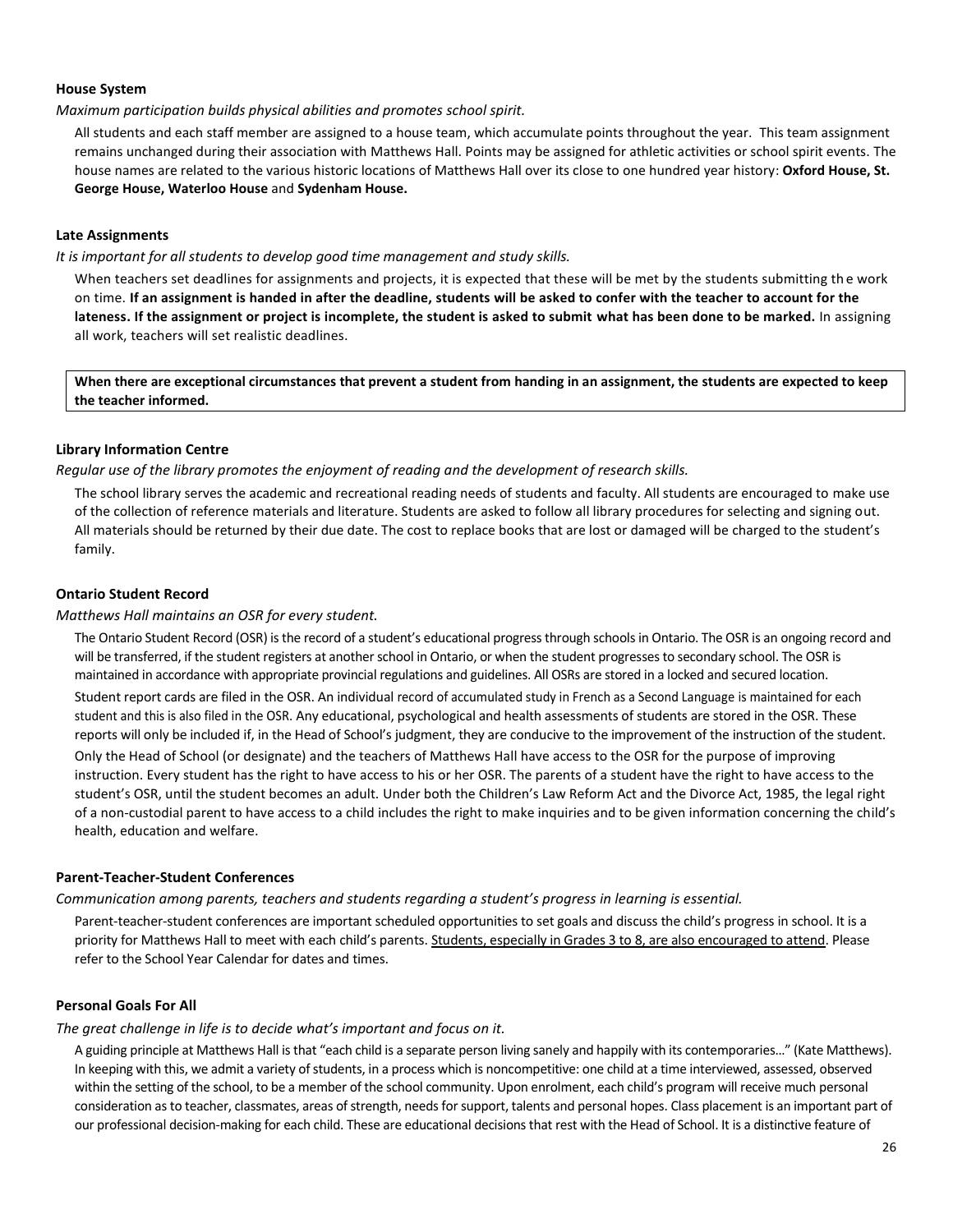Matthews Hall that every child in the school has personal academic and social goals, and these goals are very important to progress. The first conference in October is vital, because pivotal goals for the year are discussed on the first Interim Report. These will set the tone for the teacher's and family's focus. All parents are expected to attend.

Many common sense adjustments can be made to facilitate growth toward goals: time, materials, placement, and schedule. We hire inspired and passionate educators as classroom teachers, professionals who are able to manage the variables in a classroom environment for children's benefit. We also hire specialists for French, the arts, physical education and chess to provide students with an enriched educational experience. Finally, our school has Administrative personnel available to advise and assist teaching staff with individual concerns.

### **Projects**

*Projects provide students with a valuable opportunity to investigate some aspect of their academic program in greater depth.*

In doing a major project, a student undertakes in-depth research and exciting student led inquiry. Students are given the opportunity to learn the research, organizational and presentation skills that they will later need to solve real world problems.

While all the projects involve research, the final product may take many different forms: essays, oral presentations, audio-visual presentations, reports and design technology challenges.

All projects are suited to student capabilities. While parental interest and encouragement are welcome, the project is assessed by the teacher based on the expectation that it has been done independently by the student. The guidelines for specific project expectations by grade are as follows:

• Grades 1, 2

As part of the program, the students will learn the steps involved in asking and answering appropriate inquiry-type questions. These activities lay the foundation for the development of future research skills.

 $\bullet$  Grades 3, 4, 5

Projects will be completed mainly in class. They may be assigned by the teacher to be completed as a component of group work.

• Grades 6, 7, 8

Research projects or long-term assignments may be assigned for completion outside regular class time. In these cases, the project will require an independent effort by the student. Sufficient time will be provided to complete these projects.

Teachers will supply families with clear particulars of expectations, standards and eva luation for any at home project.

### **Academic Placement Policy**

*Matthews Hall is committed to an educational program that promotes success for all students.*

Placement decisions at Matthews Hall are based upon the following criteria:

- Academic progress of the student;
- Social adjustment of the student;
- Emotional maturity of the student;
- Age of the student;
- Attendance.

It is the responsibility of students to perform all learning tasks, comply with behavioural expectations and progress towards Matthews Hall's academic standards and the individual goals expressed on their reports.

### Promotion

Students will normally progress through the grade levels at Matthews Hall by demonstrating achievement of expected grade-level learning outcomes.

### Retention

Grade retention is rarely necessary, but may be proposed when a student has been absent from school due to lengthy periods of illness. Most often it is recommended because of a student's lack of academic readiness.

In every case, retention will only be considered when it is in the best interests of the student. Children at risk of retention will be identified early in the second term of the academic year and parents will be notified. The teacher, parents, and the Head of School (or designate) will be involved in the process of making the decision of retaining a student. Retention may be considered at any grade level.

### Acceleration

Acceleration may be considered to better meet the learning needs of an academically and socially advanced student. This student will demonstrate ability and academic achievement that is significantly above the mean for the normal grade level placement. If a student is not successful in the transition, a review of the decision will be made with the option of returning the student to the former grade level.

**The Head of Schoolshall be responsible for making the final decision regarding the promotion, retention or acceleration of a student.**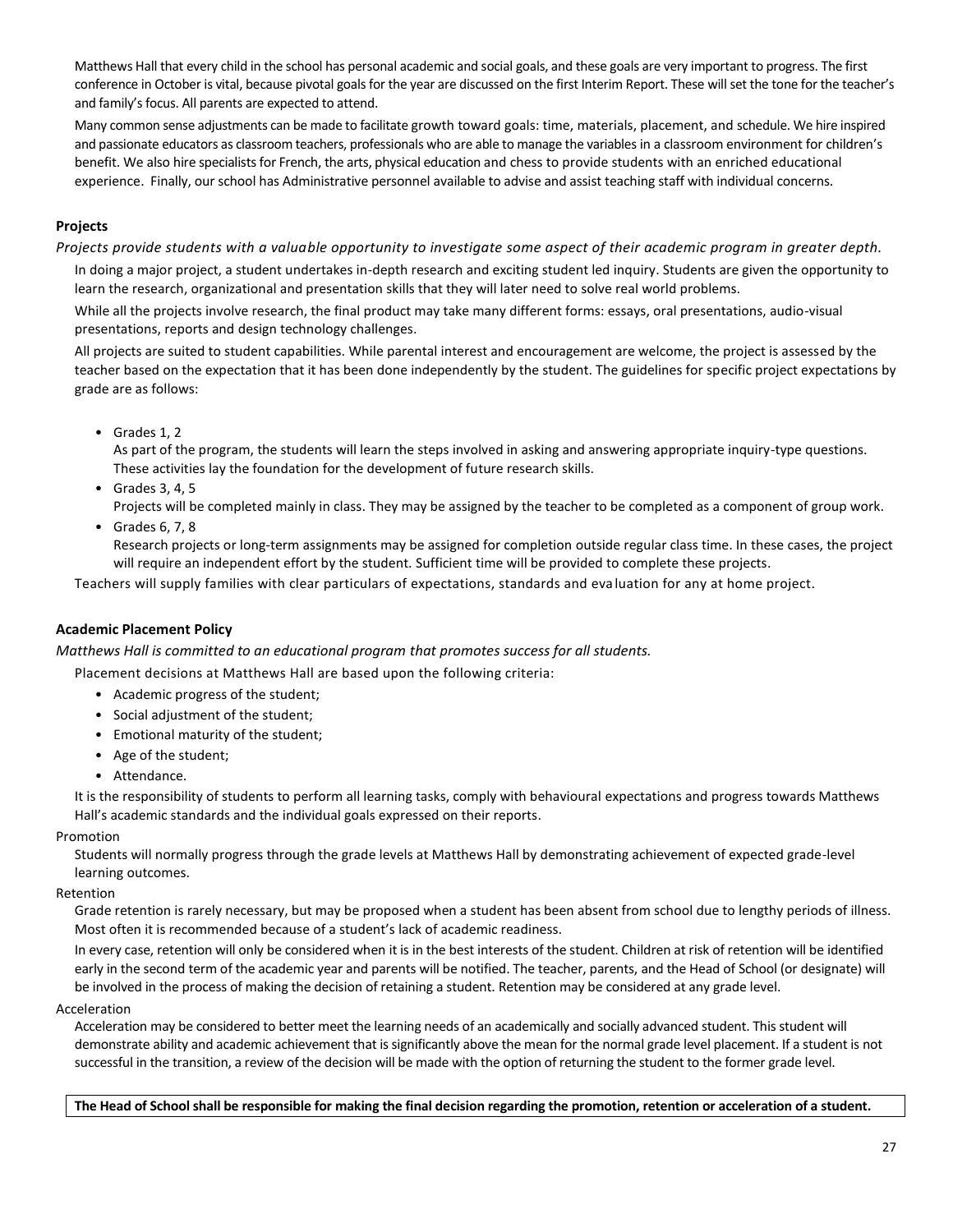### **Reporting Student Progress**

Report Cards encourage students to set goals for learning and assist parents in supporting learning at home.

The Matthews Hall Report Card is one of several means used by teachers to communicate student achievement to parents and students. The Report Card focuses on two distinct aspects of student achievement:

- Achievement of Curriculum Expectations This section of the Report Card reports on the student's achievement of the curriculum expectations in each subject. The teachers identify clearly the student's strengths and areas for improvement and the next steps to be taken.
- Development of Learning/Social Skills This section reports on the student's development of the learning skills required for effective learning. The learning skills identified on the Report Card can be demonstrated by the student in all subjects and in other behaviour at school.
- Students develop confidence and learn important skills through involvement in cocurricular activities. Students are counselled towards participation in most aspects of school life. For this reason, cocurricular activities in which the student is involved are recorded on the end-of-term report cards.

### **School Major Events**

### *Traditional celebrations involve all and foster school community.*

Traditional and important school events are attended by all students, their families, faculty, staff and guests. The talents of the students are showcased at these celebrations. Attendance is expected for the Celebration of Light, Founder's Day and the School Closing Exercises. All students who commit to school productions and to the Conference of Independent Schools Music Festival, Senior Choir (gr. 6 to 8) are expected to honour their commitment or communicate early regarding possible calendar conflicts.

A traditional part of the Closing Exercises is the performance of the Maypole dance. All students must wear their formal uniform to Closing Exercises. Closing Exercises are held on the last day of school.

### **School Trips and Special Programs**

### *The Matthews Hall curriculum is enriched by out-of-classroom experiences that are an integral part of the program.*

Matthews Hall recognizes the value of field trips to the educational and personal development of students. It is important, therefore, that all students participate in these classroom program experiences. Students are expected to accompany their class. An annual school trip permission form will be sent once each year with the summer mailing. Parents are asked to complete this form carefully and return it promptly. Details on each individual trip will be sent home with a simple response form to acknowledge receipt of the information. When trips are taken to indoor events such as theatrical productions, all students will wear the formal uniform unless otherwise approved. For outdoor or sporting activities, the school tracksuit is often worn.

The cost of trips within the City of London will be covered by the student's tuition fee. There will be additional costs associated with trips that go beyond the city. The high standards of student behaviour normally expected in a classroom setting are also to be demonstrated by all students while they are participating in school trips. Full participation of all students in these trips and programs is expected.

### **Student Parliament**

*The Student Parliament is the voice of the students.*

The mandate of the Student Parliament is "leadership, research, and service".

The duties of the Student Parliament are as follows:

- to act responsibly on behalf of the students and the school;
- to promote educational excellence and a caring spirit;
- to conduct various inquiries inside and outside the school on fields of knowledge identified by either the Parliament, staff, students, or guests after passing a motion to do so;
- to undertake duties that are helpful to the students, school and community.

Class representatives for Grades 3 to 8 are elected by the second week of September and cabinet ministers are chosen by the end of September. The Cabinet is comprised of a Prime Minister, Deputy Prime Minister, Minister of External Affairs, Minister Without Portfolio, Minister of Finance, Minister of Athletics, and Parliamentary Secretary. The Ambassadors' Club, the Green Team and Healthy School Committee each send a representative. Two staff advisors assist the students.

The class representatives take ideas from their classes to the Parliament where they are discussed and voted upon. They also represent the students in various initiatives and organize events such as Spirit Days. The Student Parliament also fundraises and sometimes presents a gift to the school at the end of the year.

The members of the Student Parliament study government structures and try to follow parliamentary procedure in conducting their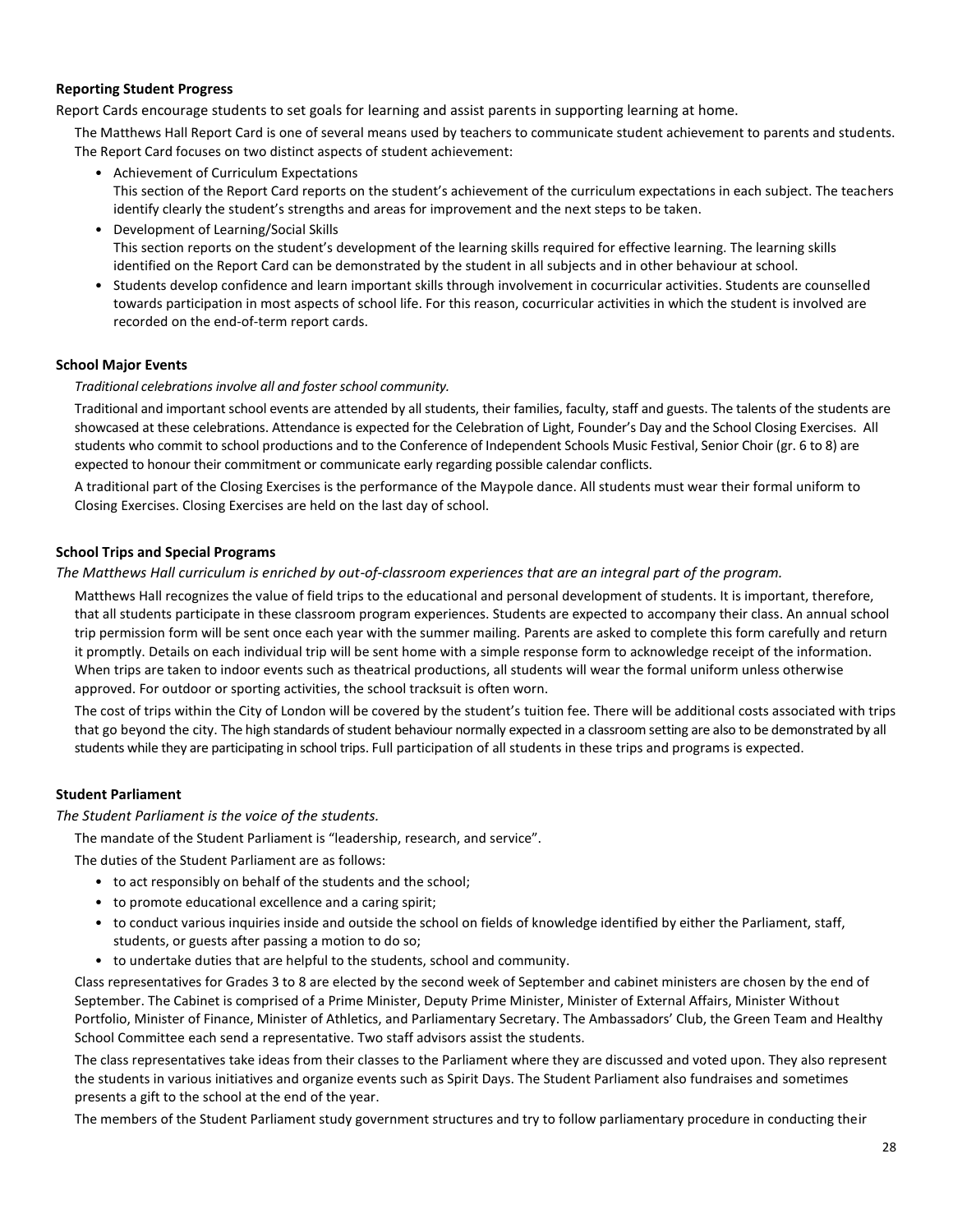meetings. These meetings are held every two weeks.

### **Student Services**

*Student Services support the student toward personal success.*

Student Services is that office in the school which serves as a bridge for students from enrolment through graduation. This office maintains the Ontario Student Records, supervises the report card process, provides problem-solving help for some school issues, assists in the process of outside enrolment for graduates and connects with outside services as necessary for student needs. It is very important, for effective communication and record-keeping, that all referrals to outside agencies and all visits and/or reports with such agencies be coordinated through the office of the Head of School.

### **V.I.P. Program**

*The objectives of the V.I.P. program are to help students make informed choices related to values and the law, in form students of their rights and responsibilities and enhance students' self-esteem.*

The Values, Influences and Peers (V.I.P) Program is an educational program offered to all Grade 6 students at our school. The program is presented by a London police officer from the Community Services Unit. The topics covered in the program have included Internet Safety, Values and Rules, Peer Pressure, Authority Figures, Youth and the Law and Alcohol, Tobacco and othe r Drugs. These topics are presented to the students throughout the school year in six one-hour sessions.

### **Withdrawal From School**

*It is necessary to protect Matthews Hall from financial loss resulting from student withdrawals and to minimize the expense to parents when such withdrawals occur.*

Notice to the Head of School is required in writing in the event a student is withdrawn after acceptance of an application for admission or reenrollment. **The reason for withdrawal has no effect upon any fees payable**. The amount of non-refundable tuition and other fees varies according to the date on which written notice of withdrawal is received. **The Enrolment Agreement and Financial Handbook contain specific information about key dates for notification**.

**The Head of School reserves the right to require the withdrawal of any student at any time during the year.**

### **Yearbook**

### *Happy school memories are worth preserving!*

Memories of the events and activities throughout the year at Matthews Hall are published in the school's yearbook. Included are class and club photographs. Students receive the yearbook each Fall. The cost of the Yearbook is included in the tuition fee.

## **SECTION 4**

## Services for Students

### **Accident Procedures**

*Matthews Hall makes every effort to prevent accidents by promoting safety and by close supervision of students.* 

A student who suffers a minor accident such as scrapes and abrasions, or insect bites, during the day is asked to report to her/his teacher or to a supervising teacher if the incident occurs on the playground. The student may be sent to the First-Aid Station in the School Office where first aid will be administered by a staff member holding a First Aid certificate.

In the event of a serious accident, if the injured student is unable to report the injury to a teacher, then another student should inform the teacher of the occurrence. The Head/Head's designate will be informed of the accident and an assessment of the injury will be made by them to determine the course of action. Parents or guardians will be contacted, first aid will be administered, an ambulance will be called, if required, and the child will be taken to a hospital Emergency Department.

Staff on supervision must not leave supervisory duties to escort children to the office. They will send a student or another staff member to report at once.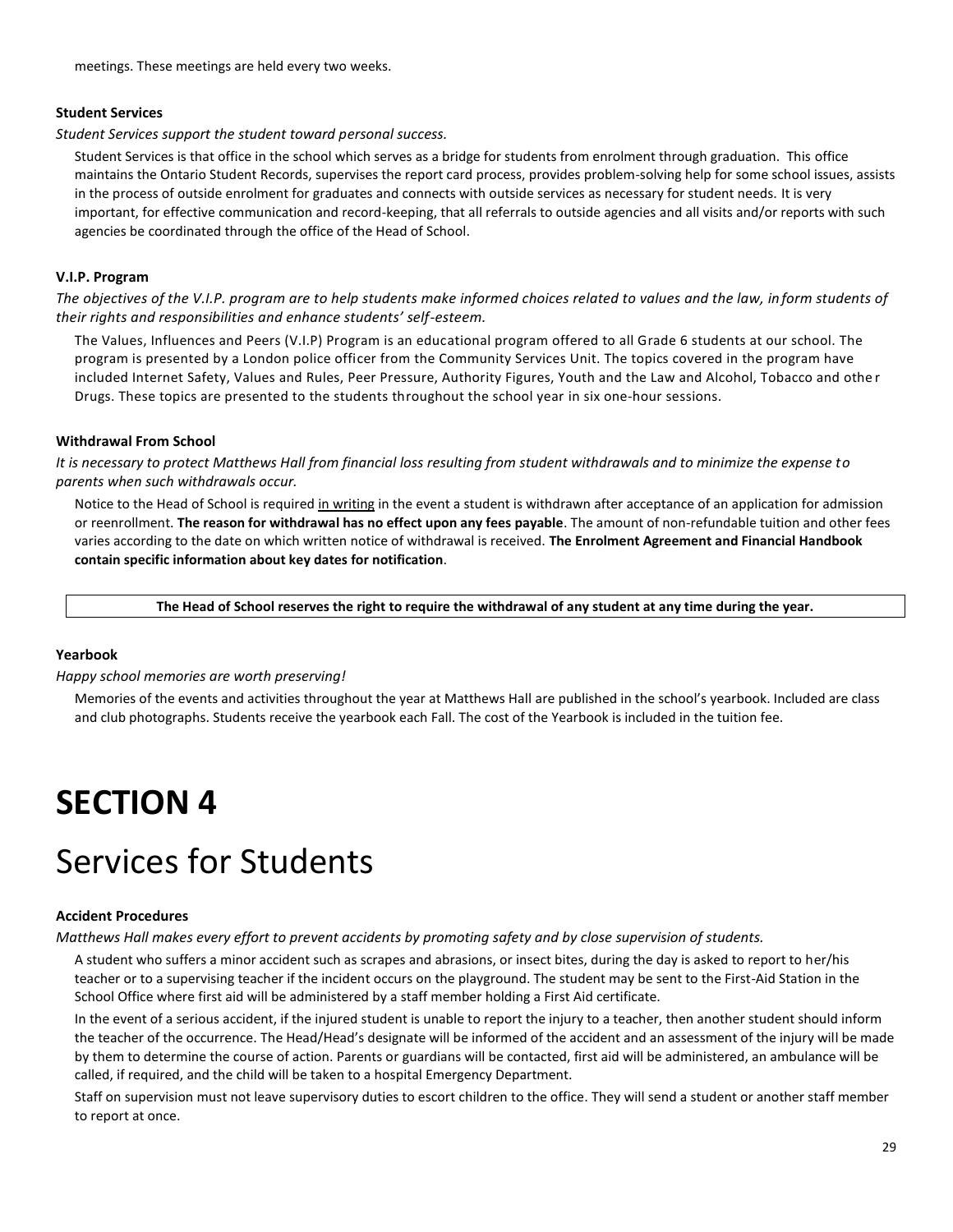An incident report will be completed by the supervising teacher and submitted to the office. Witness statements will also be taken if required.

### **Appointments for Meetings**

*School administrators are available to meet with parents when appointments are scheduled.*

Parents wishing to meet with the Head of School or other administrators are asked to call the Head's Executive Assistant to make an appointment. Be prepared to indicate the topic for the appointment. This practice will help all to be prepared and to utilize time effectively. Students may meet with their teachers as needed. If they wish to meet with a member of administration, they should speak to the receptionist in the School Office or leave a message for them.

### **Bus Program**

*Student safety while using school bus transportation is a priority*.

Bus transportation of students to and/or from school within the City of London is an optional fee-based service that is available to your child. Arrangements for this service are made by the school with a licensed carrier for door to-door service. Sufficient subscription will determine which routes will operate.

If you use this service please remember to ensure that your child is at the pick-up point in time for the bus.

Parents must call **Murphy Bus Lines**, any time after 6:00 am, at **519-660-8200**, if their child(ren) will not be taking the bus that day. Parents/guardians must let the School Secretary know if they will not be taking the bus home at the end of the day.

Students must follow all safety rules:

- follow all procedures for getting on and off the bus;
- sit in the assigned seat;
- seat belt, if available, must be buckled;
- speak quietly and respectfully at all times;
- don't eat or drink on the bus;
- follow the bus driver's instructions at all times.

Failure to follow the rules may/will result in suspension of privilege or withdrawal of the bus service.

Matthews Hall is not liable for any loss, damage or injury resulting from the use of the Bus Program. Matthews Hall is not a guarantor for the carrier.

### **Emergency Medical Treatment/Emergency Protocols**

*The school will act promptly when a student requires emergency medical treatment.*

Students who feel ill during the day are asked to report to their teacher. The student may be sent to the office. Depending on the circumstances of the illness and if the parent or guardian can be reached, the child may be sent home.

Every effort is taken by the school to ensure the safety of children who suffer life-threatening conditions. Parents of children with such severe conditions are required to provide the school with specific and complete written guidelines on management and treatment. For each child at the school with a life threatening condition an emergency protocol is devised with the parent. It is the responsibility of the parent to identify their child's condition and to provide a treatment protocol signed by the child's physician, to report changes in the child's condition from previous years and to give permission to post photographs and medical information in key locations in the school. If anaphylaxis is involved, two EpiPens and a signed authorization for their use must be provided to the school, one to be worn in a

pouch by the student and the other for the school office. Updates must take place annually. The staff at the school has been trained in the use of the EpiPen when a student suffers an anaphylactic reaction. When such an emergency incident occurs, the staff member will administer the medication immediately, an ambulance will be called and the parents or student emergency contact will be notified.

All parents, staff and students are reminded, for the safety of children with severe food allergies, that Matthews Hall strives to be a 'nut free' school.

For safety, students are discouraged from exchanging meals or snacks.

### **Emergency School Closing**

*During extreme weather conditions, the safety of the children is paramount and the school may be closed.*

Occasionally, the school will close because of severe weather conditions. Matthews Hall's closure decisions are made by the Head of School and are communicated by email. School closures are posted on the school website.

Emergency closing of school in the morning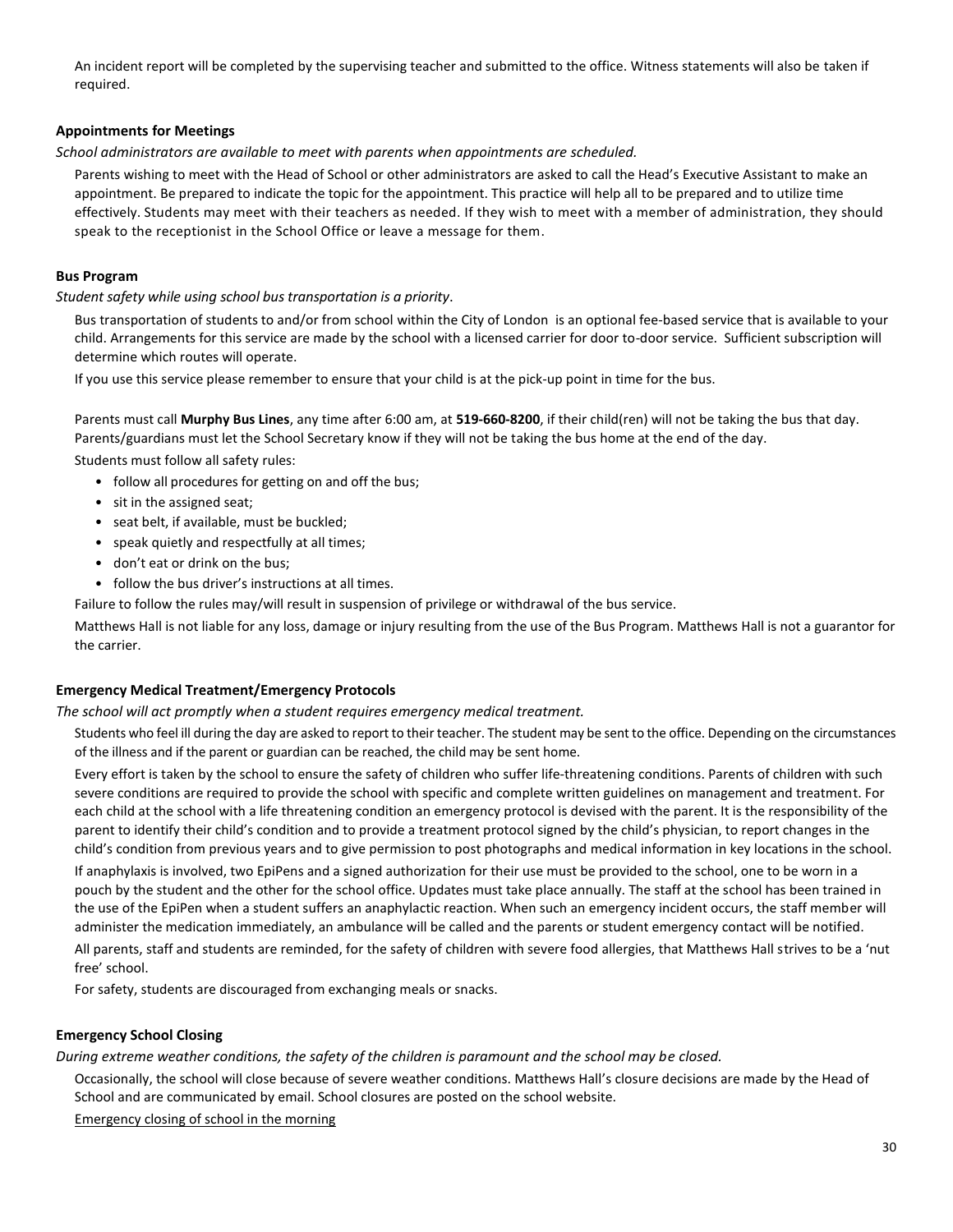• Families will receive an emailed message regarding school closure on the morning in question 7:00 – 8:00 am.

Remember to keep our School Office informed if you change phone numbers or update email addresses or other vital information. Emergency Closing of School During the Day

- - The school will contact every parent/guardian to pick up their child.
	- Staff will remain at school until every child is in the safe custody of their parent/guardian.
	- In case of unsuitable conditions at Matthews Hall, such as lack of heat or water, we can relocate the students to Zarfas Hall next door on the CPRI grounds.

During extreme weather conditions, parents should use their best judgment when deciding to send their children to school or to pick them up early. If you believe that the health and safety of your child is at risk, then make your decision and inform the school.

### **Extended Day Program**

*Careful supervision of students is in place at all times at Matthews Hall.*

Regular school hours are from 8:55 am to 3:55 pm. Careful teacher supervision is provided during the school day. Students are permitted to be on-campus before and after these hours only under the direct supervision of a teacher and involved in athletics, extracurricular activities or the Extended Day Program. At the end of the school day, students not involved in athletics, extra-curricular activities or the Extended Day Program are expected to be picked up promptly on dismissal.

The following is an overview of the services offered by the Extended Day Program.

### *Before School Supervision*

Students enrolled in the morning Extended Day program, arriving between 7:30 am and 8:55 am must report directly to the Extended Day classroom. Supervision is offered until the beginning of the school day. The cost is indicated in the Financial Handbook.

### *After School Supervision*

Students enrolled in the after school Extended Day Program from 3:55 to 5:30 pm must report directly to the Extended Day teacher where supervision is provided. The cost is indicated in the Enrolment Agreement. Students arriving before 8:40 am or not picked up afterschool will automatically be sent to the Extended Day Program and the parents will be charged the fee.

Parents, on occasion, may require the services of the Extended Day Program for their child. Please notify the School Office, in advance if possible, so that we can confirm there is space available for your child. A daily fee indicated in the Financial Handbook is charged for morning and/or afternoon.

Families using this service MUST make **arrangements for pre-authorized payment** with the Business Office otherwise students will not be accepted into the extended day program.

Students must sign in to Extended Day in the mornings and again after school. Parents or guardians must sign them out before leaving the Extended Day program each afternoon.

This program does not operate on holidays or Professional Activity Days. **In addition, this program does not operate on the final day of classes in December, March or in June.**

### **Health Information Form**

*For the school to accommodate the special health needs of students, a Health Information Form must be completed and returned promptly.*

It is very important that parents complete a Matthews Hall Health Information Form for every child. The signing of this form and its prompt return to the school allow children with health concerns to get the special attention they may need during school hours.

The school needs to know of:

- permanent conditions/chronic illnesses such as diabetes, epilepsy, cancer, asthma and severe allergies;
- hearing or vision problems that cannot be corrected;
- physical activity restrictions;
- severe emotional problems;
- other conditions that may require a teacher to take action for the benefit of the student's health.

### **Immunization**

*Unless legally exempt, every student must be immunized to attend school.*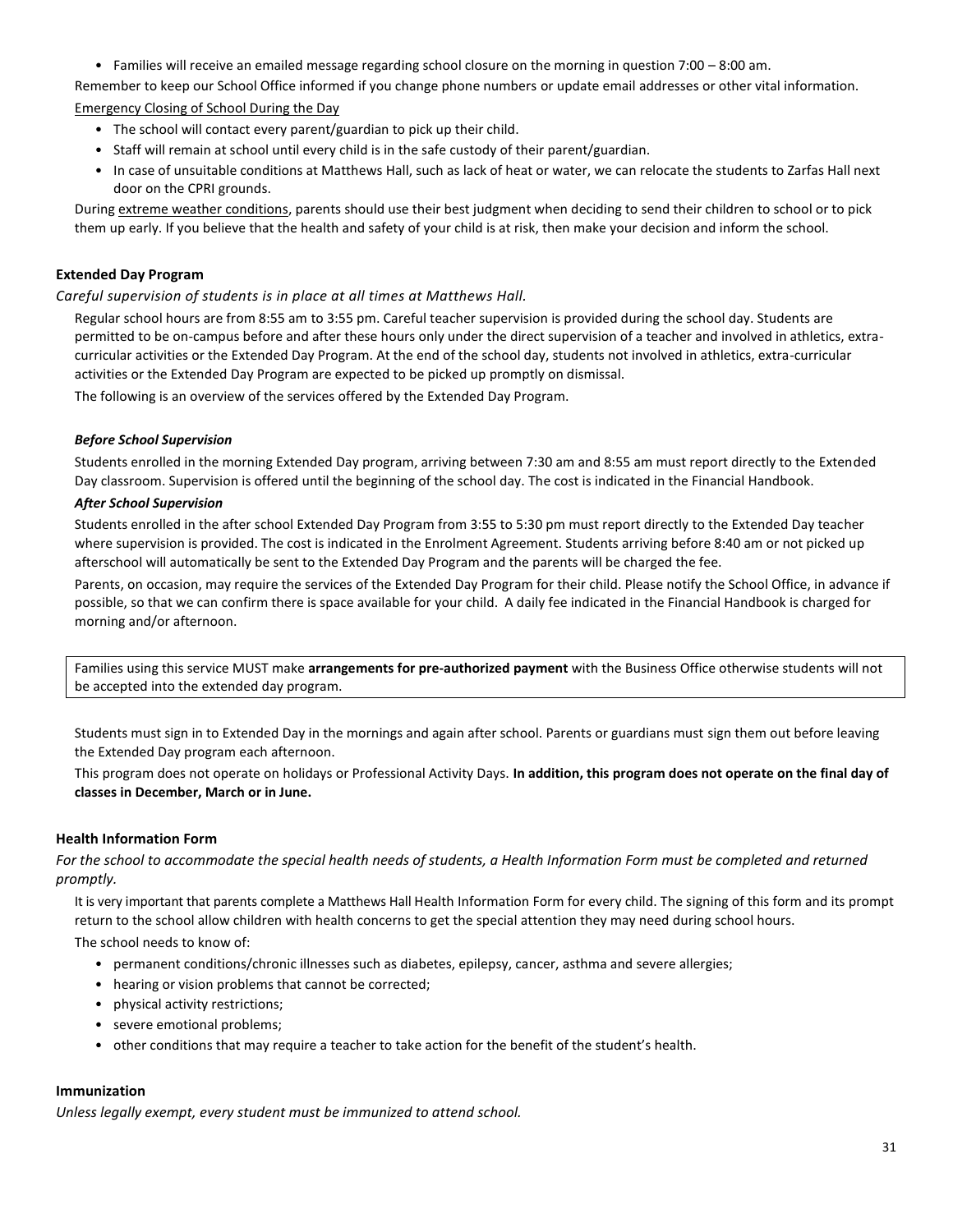The law states that Ontario pupils must be immunized or in the process of becoming immunized, unless they have been legally exempted. Otherwise, they could be suspended from school. Under the Immunization of School Pupils Amendment Act, 1984, parents are directly responsible for the immunization status of their children. According to the Immunization of School Pupils Act, R.S.O. 1990 c.l.1, students must be adequately immunized against the following diseases:

- Diphtheria
- Tetanus
- Polio
- Measles
- Mumps
- Rubella (German measles)
- Any other disease prescribed by the Minister of Health and Long Term Care.

Immunization records are maintained by the Middlesex-London Health Unit.

Matthews Hall also has staff and student vaccine policies in effect for COVID-19.

Some children may be exempted for appropriate medical, religious or conscience reasons. Medical exemptions must be authorized by a physician and will be given to children whose health could be affected by vaccinations. Children who are already immune and have evidence to prove it may be exempted as well. Exemptions will also be granted to children whose parents provide an affidavit stating immunization is against their sincerely held convictions based on religion or conscience. The affidavit must be sworn by, or solemnly affirmed, before a commissioner for taking affidavits, such as a lawyer or notary public.

Requests for exemption should be made directly to the Middlesex-London Health Unit.

The legislation permits a medical officer of health to order the suspension from school of any student who has failed to become immunized and is not exempt. The law also states that parents of children who fail to have their children immunized or legally exempted are liable to a fine up to \$1,000.

In the event of an outbreak or threatened outbreak of any disease affected by legislation, the medical officer of health may order the exclusion from school of any student who is not immune, regardless of legal exemption. The exclusion from school will remain in effect until the order is rescinded by the medical officer of health.

Middlesex-London Health Unit offers a voluntary vaccination program for students in Grade 7 & 8.

### **Learning Materials**

### *Textbooks and basic school supplies are provided to students for their use.*

To coordinate the purchase and usage of textbooks and supplies for students, textbooks and basic supplies will be provided at the beginning of the school year. Cost is covered by tuition. Textbooks and basic supplies will include hardcover textbooks, printed workbooks and such basics as binders, notebooks, pencils, erasers, glue, scissors, rulers and calculators. For the primary grades, this also includes the considerable volume of photocopied curriculum materials. Special equipment such as pencil cases, backpacks (either lightweight or on wheels) and lunch containers are the responsibility of the family. In Grades 1 to 3, toolboxes are provided for pencils, crayons and so on.

Students are expected to take care of textbooks and return them at the end of the school year in similar condition as when they were received. The cost to replace lost or badly damaged textbooks will be charged to the student's family.

### **Lost and Found/Labelling**

*It is the student's responsibility to take care of personal belongings*.

Any articles that are found in the school or on the school grounds are sent to the 'Lost and Found' bins. If a student loses any article of clothing or other personal item, these bins should be checked. All unclaimed articles will be disposed of at the end of each semester. All clothing, including outerwear, must be clearly and permanently labeled. This allows lost articles to be quickly returned to the owner's teacher and is a cost saving for parents.

### **Lunch Program**

*An optional lunch program is available to students.*

A program of lunches is available on a fee-for-service basis through the Matthews Hall Lunch Program provided by *The Lunch Lady* food service. All ordering is the responsibility of parents and must be completed on-line by visiting www.thelunchlady.com

- Lunches are scheduled on regular school days only. A variety of entrée, set menus and à la carte items will be available. Milk will also be available to order through *The Lunch Lady*
- The lunch program will be available **5 days per week** and all instructions will be distributed to school families in August prior to school opening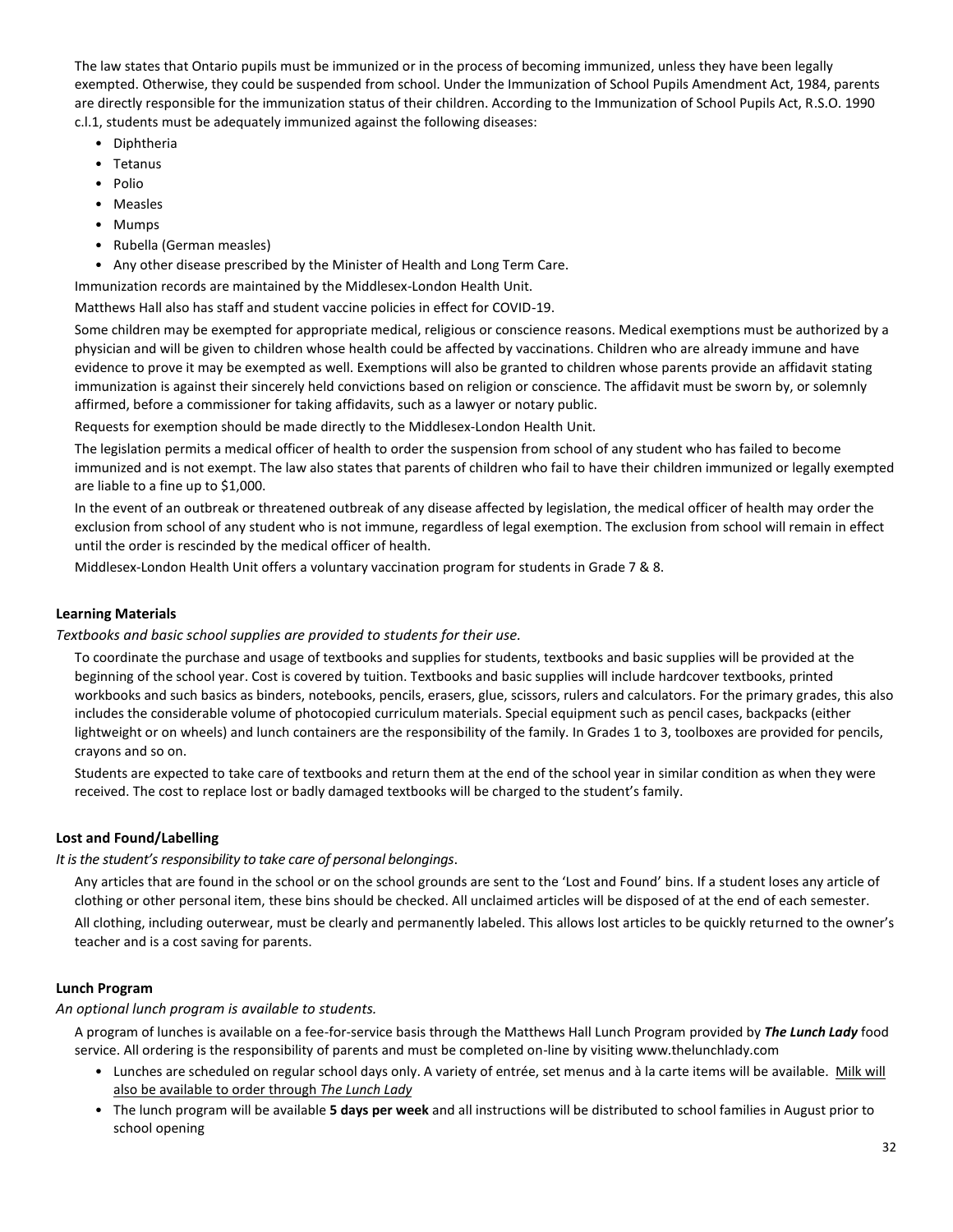### **Medicine at School**

*Proper procedures must be followed when medication is to be dispensed at school.*

When a student has to receive medication (including such over-the-counter items as cough syrup) during school hours the following procedures will apply:

- The medication must be brought to the office by a parent or guardian;
- Written authorization by a physician for dispensing prescription drugs to the student must be brought to the school with the medication;
- Medication must be brought to the school in the original container;
- The bottle, or doctor's written directions, must include the student's name, doctor's name, dosage and date. All containers must be labelled with the student's name;
- Medicine is kept in a locked cabinet at school and is dispensed by authorized staff only;
- Generally, it is the student's responsibility to notify the teacher when it is time to take the medication.

### **Peace Garden**

*By the dedication of our Peace Garden, we are stating our wish that, as Matthews Hall cares for our children, so will the children of Matthews Hall care for our world and for our future.*

The Matthews Hall Peace Garden is a reminder of our school's commitment to peace. Students and teachers use the serenity of the garden as a place in which to relax, read, write, reflect or have a quiet conversation. The garden is also an inviting outdoor teaching space.

A central element in the Peace Garden is our Peace Pole.

The donated friendship benches within the garden are special places that support reflection and friendly ways of resolving conflicts. Students are encouraged to leave their resentments outside the garden and discuss their concerns on the friendship benches.

### **Private Music Lessons**

*Matthews Hall provides opportunities for private music lessons as a service to students.*

Professional and comprehensive one-on-one instrumental and vocal music instruction is available, as well as instruction in music theory. Information on the Private Music Program, including fees, is provided in a flyer at the beginning of the school year.

**Missed Lesson Policy**

- **Rescheduled Lessons**: Lessons must be rescheduled directly with the instructor at least 24 hours in advance of the regularly scheduled lesson to avoid cancellation. A maximum of 2 lessons may be rescheduled at the family's request.
- **Cancellation of Lessons**: The lesson will be cancelled by the instructor if there has not been prior notification of the need to reschedule at least 24 hours in advance of the regularly scheduled lesson.
- **Missed lessons due to school event conflicts or Absence of the Instructor**: The instructor will reschedule the lesson at a mutually convenient time with the student if the Matthews Hall event is the reason for the cancellation or if the instructor is absent.

### **Recycling**

*Students are encouraged to practice the 3 Rs – Reduce, Reuse and Recycle – every day at home and at school.*

There is an active recycling program in place at Matthews Hall. Students and staff are aware of the many benefits of recycling and blue recycling boxes are in use in every classroom. Paper products, bottles, plastics and cans are recycled.

The Matthews Hall Green Team plays a large role in raising awareness of the need to recycle and supports the recycling program.

### **Safe/Late Arrival**

For safety, the school should be informed of a student's intended late arrival.

While students are required to always arrive at school on time, there may be times, due to special circumstances, when a child has to arrive late. On these occasions please notify the School Office of the student's late arrival. When you do arrive with your child, you are requested to accompany your child to the School Office and sign in. The student will be provided with a late slip and will then go directly to the classroom.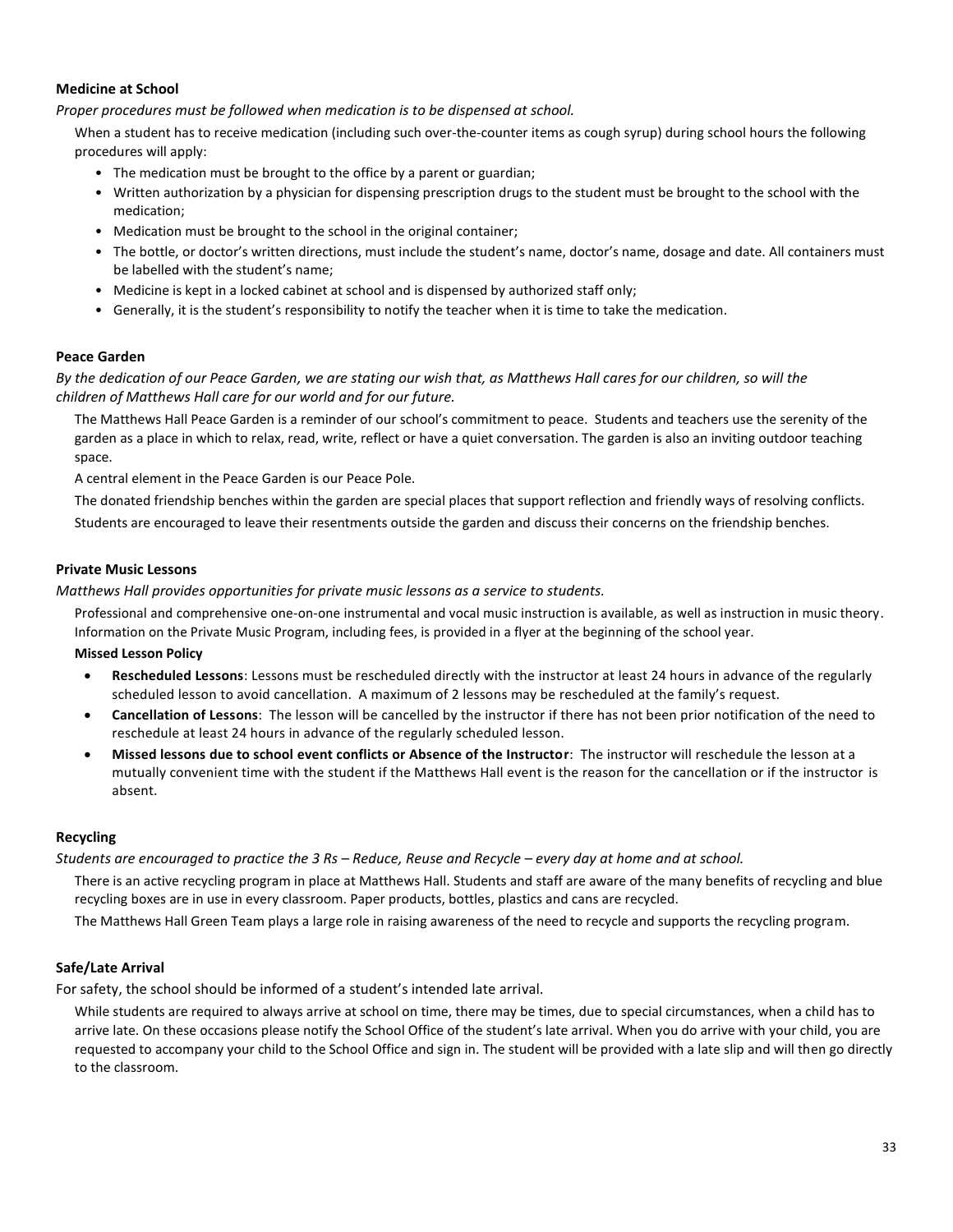### **School Store:** *Sandy's Magicwear*

*The School Store is a valuable service to the school community.*

The school store stocks all uniform needs as well as many other accessories. The store is named Sandy's Magicwear in honour of the many years of dedicated effort to this project by former parent, Sandy Sifton.

### **Tuition Fee Policy**

*All students must be enrolled annually.*

Enrolment is required annually for all students to reserve placement for September of each school year. Matthews Hall in its sole discretion reserves the right to refuse admission to any student. The Enrolment Agreement is due at the School Office by the stated deadline for the start of school in September. **The Enrolment Agreement is only in effect for the academic year to which it applies**. The form must be accompanied by a registration deposit fee of \$5000 per student. Enrolment Forms will not be processed until they are fully completed. There are three options for the payment of fees. The school reserves the right to suspend any student previously admitted whose account shows a debit balance outstanding over thirty days.

Requests for financial assistance should be made through the business office. Requests will be made through Apple Financial Services.

### **Academic Support**

*Additional academic assistance is offered to those requiring assistance*.

Tutorial times are included in our regular scheduling for students requiring academic assistance, at the discretion of the Academic Office.

## **SECTION 5**

## Philanthropy at Matthews Hall

### **Annual Giving Appeal**

*An annual gift is a show of support for our school and an opportunity to invest in our children's education.*

The Annual Giving Appeal is conducted through the Advancement Office. It is an appeal to all adult members of the Matthews Hall community and friends to voluntarily make up the difference between tuition and the actual cost of operating the school on a year-toyear basis. It helps us to keep tuition fees competitive while enriching the Matthews Hall experience for every student. The goal of each appeal is for 100% participation by our families. These gifts are tax deductible.

### **Financial Gifts**

*Successful private schools rely upon financial gifts and fundraising beyond tuition fees.*

Independent schools in Ontario do not receive financial support from the government. Philanthropic support is critically important to any independent school that seeks to be one of the best of its type within London and Canada. Significant philanthropic support can move a school forward and literally transform it. The infusion of gift support can enhance grounds and facilities, endow scholarships to attract the best and brightest students, enrich classrooms with current equipment and attract and retain talented faculty and staff. Philanthropic support is critical to any school that wants to be on the cutting edge of independent education.

In spite of our long history since 1918, we are only at the beginning stages of seeking financial support beyond tuition. But, our first steps have been successful. Since 1999, we have received over two million dollars through gifts and fundraising events to enhance our school. These financial resources have strengthened our current facilities. Needed expansion of facilities will require significant fundraising.

Matthews Hall is a **non-profit organization** with a **Charitable Registration Number**. All gifts are tax deductible to the extent provided by Canadian law. Donors may also make gifts as a tribute to celebrate a special occasion in the life of friends or f amily or in memory of a person.

Please contact our Advancement Office in order to review the guidelines of our **Matthews Hall Gift Policy**.

You may designate your gifts to: